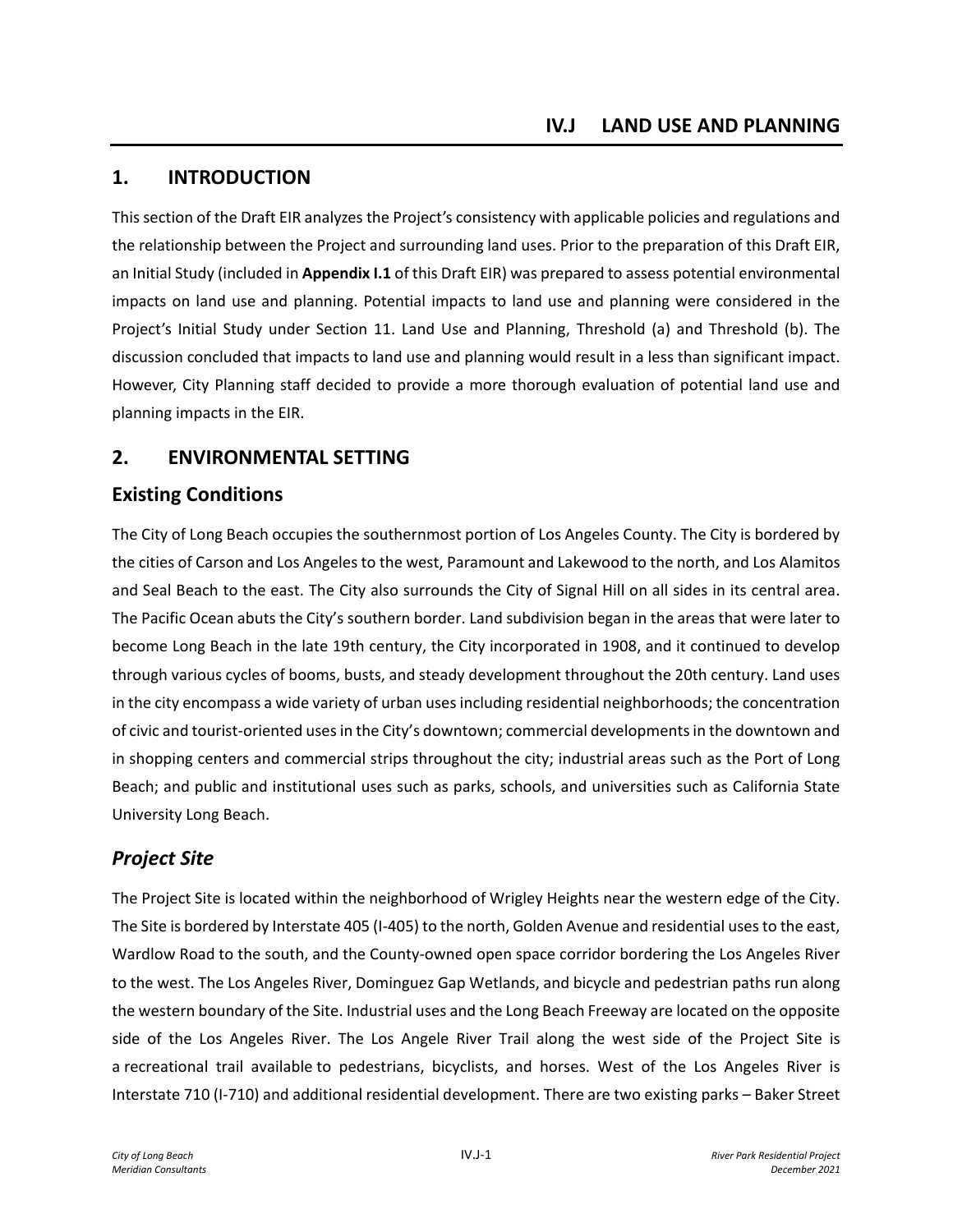Park and Wrigley Heights Dog Park – adjacent on the east side of the Project Site. Baker Street Park lies to the north of the Project Site and includes amenities such as a playground, concrete picnic tables and benches, and a walking path.

#### **General Plan Land Use Designations**

The Project Site is designated Founding and Contemporary Neighborhood (FCN). As set forth in the Land Use Element of the Long Beach General Plan, the FCN is a Neighborhood Place Type. The Long Beach General Plan Land Use Element defines Place Types as a more flexible and comprehensive approach to land use planning that de-emphasizes specific uses and focuses on the form and character of neighborhoods. Place Types allow for a wide variety of compatible and complementary uses in addition to the primary permitted land uses.<sup>[1](#page-1-0)</sup> Under the FCN general plan designation, the allowed uses include single-family and low-density housing and neighborhood-serving low-intensity commercial uses. Residential uses are allowed at a density of 7- 18 dwelling units per acre (du/ac). The maximum height allowed is 2 stories per the General Plan. The Project has a density of approximately 14.6 du/ac within the 15.5 acres proposed for residential development, which is within the range of density allowed under the general plan designation.

#### **Zoning**

The existing zoning on Site is Commercial Storage (CS) and Single-Family Residential Standard Lot (R-1-N) with a Horse (H) Overlay District over a portion of the Project Site. The CS zone allows for commercial land uses consisting of the consisting of the rental of space for the storage of personal property, such as mini-warehouse and the storage of recreational vehicles.<sup>[2](#page-1-1)</sup> The R-1-N district is a single-family residential district with standard lots.<sup>[3](#page-1-2)</sup> The H Overlay District modifies the underlying zoning to allow for the keeping of horses and horse related facilities on private properties in the City and outlines the requirements and standards for horse keeping, including definition of the number of horses allowed in different zones.<sup>[4](#page-1-3)</sup>

### *Surrounding Area*

Land uses surrounding the Project Site are mostly residential or roadway and river. To the east are detached single-family condominium units and single-family detached homes in the Wrigley Heights

<span id="page-1-0"></span><sup>1</sup> Long Beach Development Services, General Plan- Land Use Element, November 2021.

<span id="page-1-1"></span><sup>2</sup> City of Long Beach, Long Beach Municipal Code, Chapter 21.32- Commercial Districts, https://library.municode.com/ca/long\_beach/codes/municipal\_code?nodeId=TIT21ZO\_CH21.32CODI. Accessed November 2021.

<span id="page-1-2"></span><sup>3</sup> City of Long Beach. Long Beach Municipal Code. Chapter 21.31- Residential Districts. https://library.municode.com/ca/long\_beach/codes/municipal\_code?nodeId=TIT21ZO\_CH21.31REDI. Accessed November 2021.

<span id="page-1-3"></span><sup>4</sup> City of Long Beach. Long Beach Municipal Code. Chapter 21.38- Horse Overlay District. https://library.municode.com/ca/long\_beach/codes/municipal\_code?nodeId=TIT21ZO\_CH21.38HOOVDI. Accessed November 2021.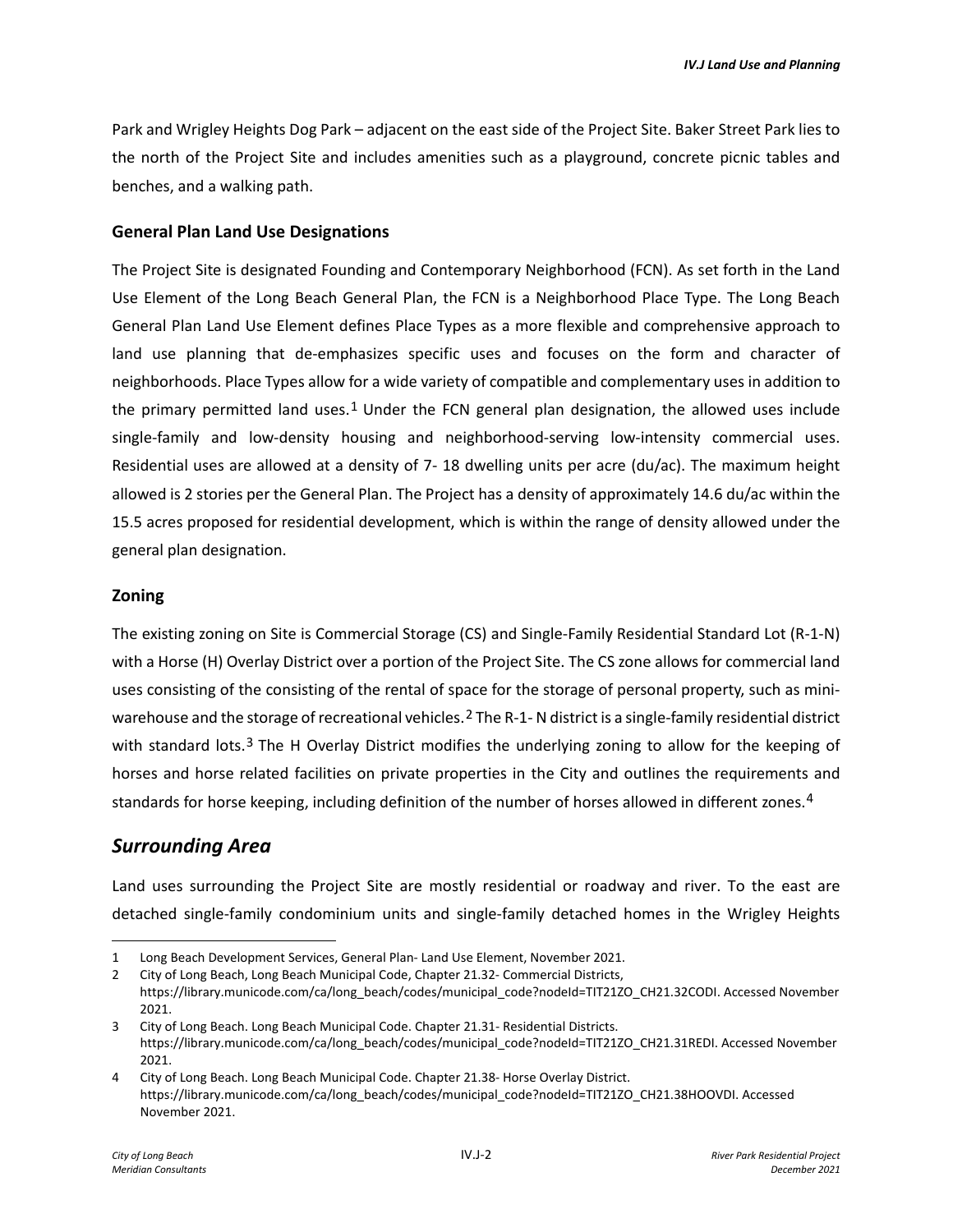neighborhood. The west is the channelized LA River bordered by a County-owned open space corridor. To the north is the 405 freeway beyond which is vacant commercial land and the Los Cerritos residential neighborhood. To the south of Wardlow Road is the North Wrigley residential neighborhood. The existing neighborhood at Baker Street & Golden Avenue is located adjacent to the northeast corner of the Project There also a public dog park on the north side of Wardlow Road, adjacent to the southeast corner of the Project Site.

The Project is located immediately east of the LA River, which provides a walking path adjacent to the eastern edge of the river for which there is a pedestrian entrance at the northwestern corner of De Forest Avenue and West 34th Street, located south of Wardlow Road. There is also an existing informal path connecting the end of Baker Street with the LA River walking path.

#### **General Plan Land Use Designations**

To the east of the Project Site is designated Founding and Contemporary Neighborhood (FCN) which includes low-density residential uses. To the north, south, and east is designated Open Space (OS) and further south past Wardlow Road is designated Multiple Family Residential Low Density (MFR-L). As stated previously, the Founding and Contemporary Neighborhood PlaceType allows sensitive infill developments and the preservation and protection of single-family neighborhoods, while providing enough flexibility for residents to reinvest and adapt their homes to meet changing lifestyles and long-term maintenance needs. The Open Space PlaceType serves the overall purpose of promoting the emotional and physical health of urban residents through contact with natural environments. The Multi-Family Residential–Low PlaceType represents the housing stock in lower density multi-family residential areas, with a maximum density of 29 dwelling units per acre.

#### **Zoning**

The residential development to the east, adjacent to the Project Site is zoned as R-1-N and R-1-S, to the north of the Site is zoned for Public Right-of-Way (PR), and south of the Project Site includes R-1-N and R-4-R zoning. The R-1-S District is a single-family residential district with small lots. The District recognizes the existing subdivision pattern and is established to accommodate the requirements of a modern home on existing small lots. The R-1-N District is a single-family residential district with standard lots. This District recognizes the outdoor lifestyle characteristic of Southern California and is established to protect such areas from overcrowding and conversion to higher densities. The R-4-R district is a moderate density, multifamily residential district with restrictions on building height. It is intended to provide a moderate density use consistent in scale with existing older and lower density developments. The district is designed to encourage full development in established moderate density neighborhoods. The Public Right-of-Way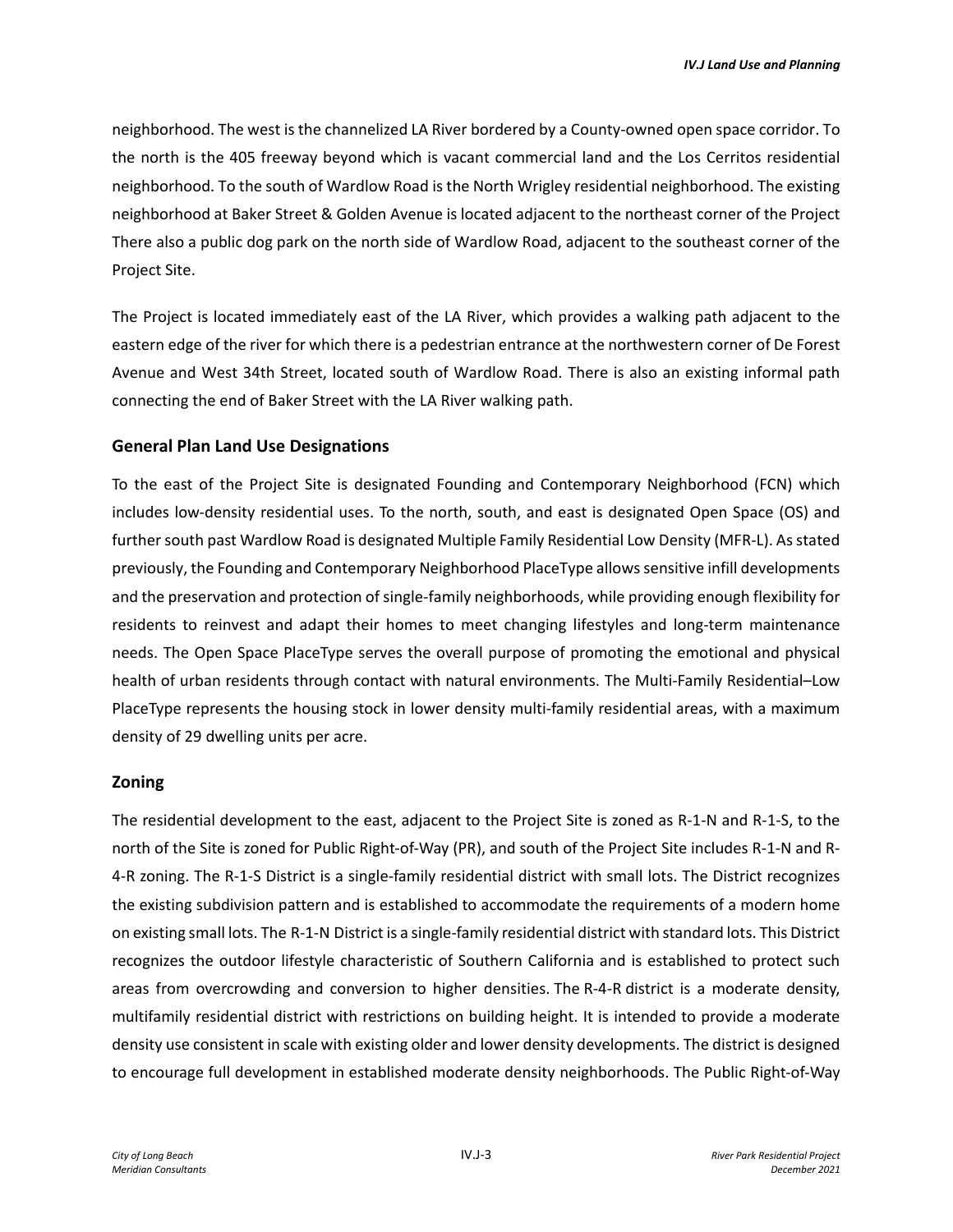(PR) District is established to create, enhance, and preserve open areas of public rights-of-way and to protect such areas from encroachment by other uses.

### **3. REGULATORY SETTING**

### *Regional*

#### **Southern California Association of Governments**

SCAG is a council of governments representing Imperial, Los Angeles, Orange, Riverside, San Bernardino, and Ventura Counties. SCAG is the federally recognized Metropolitan Planning organization (MPO) for this region, which encompasses more than 38,000 square miles. SCAG is a regional planning agency and a forum for addressing regional issues concerning transportation, the economy, community development, and the environment. SCAG is also the regional clearinghouse for Projects requiring environmental documentation under federal and State law. In this role, SCAG reviews proposed development and infrastructure projects to analyze their impacts on regional planning programs. As the southern California region's MPO, SCAG cooperates with South Coast Air Quality Management District (SCAQMD), the California Department of Transportation (Caltrans), and other agencies in preparing regional planning documents. SCAG has developed regional plans to achieve specific regional objectives.

#### *Regional Transportation Plan/ Sustainable Communities Strategy (RTP/SCS)*

SCAG is responsible for the designated Regional Transportation Plan (RTP), including its Sustainable Communities Strategy (SCS) component pursuant to SB 375. The 2020-2045 RTP/SCS, also known as Connect SoCal, was adopted by SCAG on September 3, 2020. The 2020–2045 RTP/SCS is a long-range visioning plan that builds upon and expands land use and transportation strategies established over several planning cycles to increase mobility options and achieve a more sustainable growth pattern.

The 2020-204[5](#page-3-0) RTP/SCS reflects changes in economic, policy, and demographic conditions in the region.<sup>5</sup> In the SCAG region, annual growth is slowing down in concert with the national population growth trend. According to SCAG population growth in the region slowed down from about 0.85 percent in 2020 to about 0.45 percent by 2045. These changes are driven by declines in fertility and affected by high housing costs in the region. The population in the region is also growing older, with a median age of 32.3 in 2000 to 35.8 in 2016. By 2045 the median age is expected to reach 39.7. Net migration to the region has also slowed over the last 30 years.

The guiding policies and strategies for the 2020-2045 RTP/SCS are intended to focus future investments on the best-performing Projects and strategies to preserve, maintain, and optimize the performance of

<span id="page-3-0"></span><sup>5</sup> SCAG, Connect SoCal, 2020-2045 RTP/SCS, https://scag.ca.gov/sites/main/files/fileattachments/0903fconnectsocalplan\_0.pdf?1606001176. Accessed November 2021.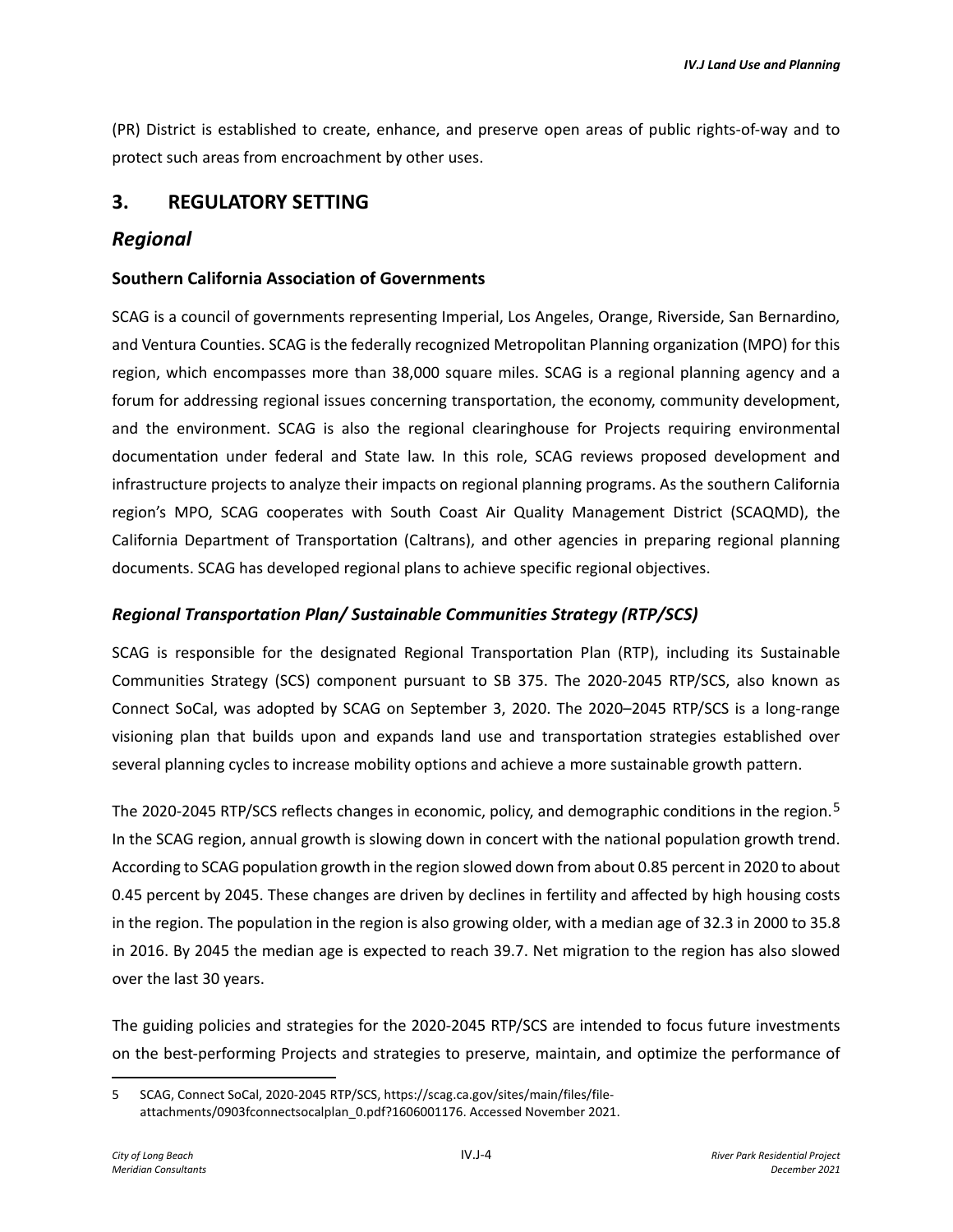the existing transportation system. The Project's consistency with the applicable goals and strategies of the 2020-2045 RTP/SCS is provided in **Table IV.J-1: SCAG 2020-2045 RTP/SCS Project Consistency Analysis** of this Draft EIR.

Applicable goals from the 2020-2045 RTP/SCS include:

| Goal 2:         | Improve mobility, accessibility, reliability, and travel safety for people and goods.                             |
|-----------------|-------------------------------------------------------------------------------------------------------------------|
| Goal 3:         | Enhance the preservation, security, and resilience of the regional transportation system                          |
| Goal 4:         | Increase person and goods movement and travel choices within the transportation<br>system.                        |
| Goal 5:         | Reduce greenhouse gas emissions and improve air quality                                                           |
| Goal 6:         | Support healthy and equitable communities.                                                                        |
| Goal 9:         | Encourage development of diverse housing types in areas that are supported by<br>multiple transportation options. |
| <b>Goal 10:</b> | Promote conservation of natural and agricultural lands and restoration of habitats.                               |

### *Local*

### **City of Long Beach General Plan**

California requires that every city and county prepare a comprehensive General Plan that guides decision making and implementation related to land use, zoning, redevelopment, environmental justice, planning, and general decision making of the jurisdiction into the future. Each General Plan must include seven required elements: land use, circulation, housing, conservation, open-space, noise, and safety. Additionally, other, optional elements may also be included in a General Plan, such as air quality, capital improvements/ public development, energy, flood management, geothermal, parks and recreation, and water.

The current Long Beach General Plan was adopted by the Long Beach City Council in 1973 and has been updated and supplemented periodically. The current General Plan has twelve elements: Air Quality, Conservation, Historic Preservation, Housing, Land Use, Local Coastal Program, Mobility, Noise, Open Space and Recreation, Public Safety, Seismic Safety, and Urban Design. The Housing Element has been updated on a schedule prescribed by the California Department of Housing and Community Development (HCD), most recently on January 7, 2014. The current Mobility Element was adopted in 2013. In December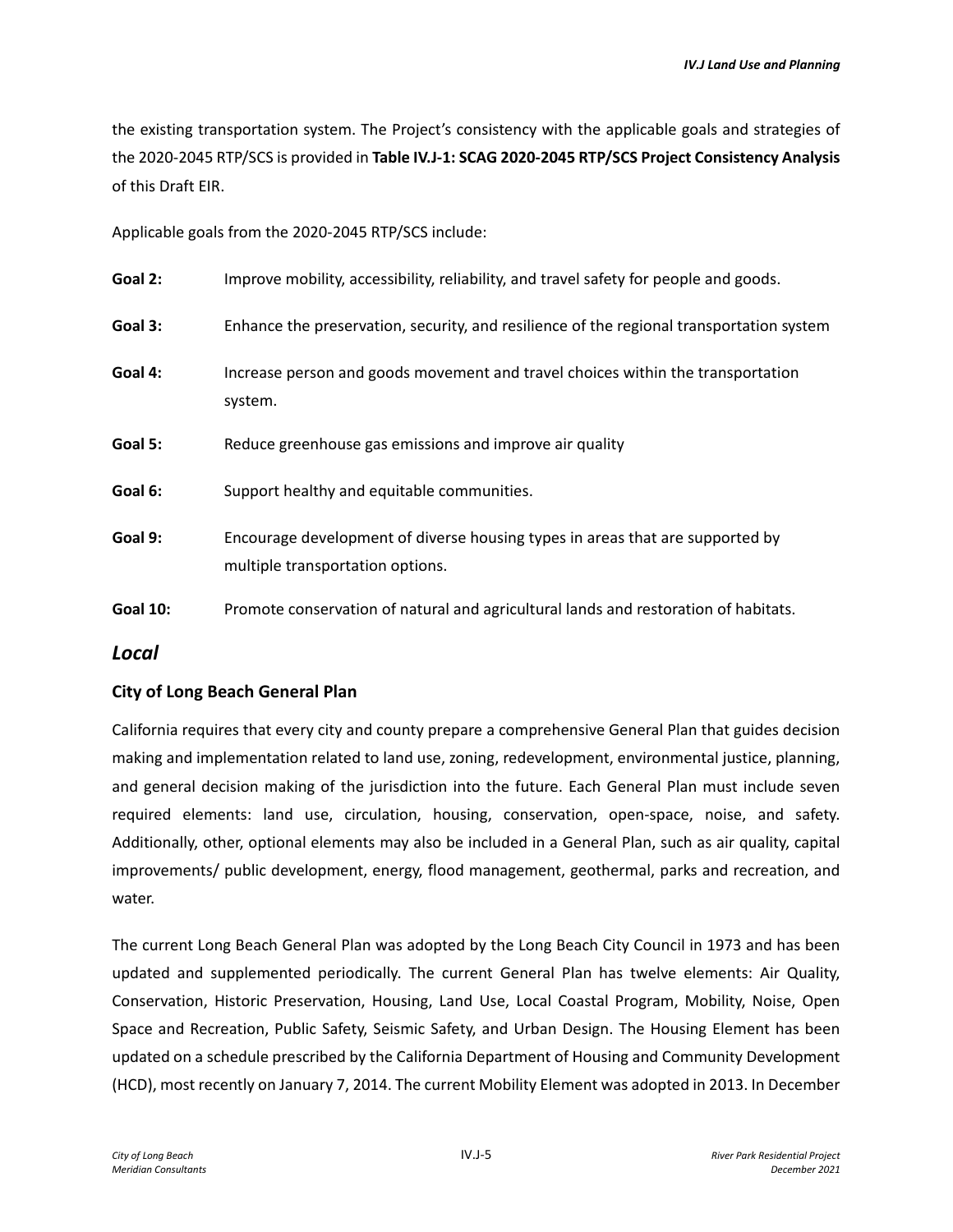of 2019, the City adopted the Land Use Element and the Urban Design Element. The update to the Land Use Element provides a blueprint for the City's growth from the time of adoption to the year 2040. The Urban Design Element focuses on the preservation of existing neighborhoods and building upon them to allow for continued adaptation and improvement of the build environment. The Project's consistency with the applicable goals and strategies of the Long Beach General Plan is provided in **Table IV.J-2: Long Beach General Plan Consistency Analysis** of this Draft EIR.

### **Long Beach Municipal Code - Zoning**

The City of Long Beach Municipal Code (LBMC) codifies regulations implementing the City's General Plan. Title 21, Zoning of the LBMC includes numerous regulations governing development within the City. Title 21 divides the City into zoning districts and provides development standards for each district, including permitted uses, density, and intensity of uses, building height, and other standards for development and activity. The City also is developing a transitional form-based zoning code, Title 22, that will eventually replace Title 21 outside of the City's Coastal Zone. Currently Title 22 currently only applies to an initial program area in North Long Beach

# *Other Plans and Studies*

A series of studies have been prepared since 1996 addressing the Los Angeles River and planning for parks in the City of Long Beach that relate to the proposed Project and Project Site. These studies include the 2007 Long Beach RiverLink Plan, 2018 Lower LA River Revitalization Plan, 2020 Los Angeles River Master Plan and the 2021 City of Long Beach Park Acquisition Feasibility Report. A description of each of these plans and studies is provided below.

### **Long Beach RiverLink Plan**

The RiverLink Plan was initiated in 2003, when the City's Department of Parks, Recreation, and Marine contracted with the San Pedro Bay Estuary Project, a local nonprofit agency, to prepare a study of opportunities to create a continuous greenway along the east bank of the Los Angeles River. The west bank of the Los Angeles River was not included in the study due to the close proximity of the 710 Freeway, and the discussions that were taking place regarding its potential redesign. The plan was presented to the Parks and Recreation Commission in December 2004 and approved in concept by the Parks and Recreation Commission in April 2005, with staff suggested revisions and recommendations.[6](#page-5-0) 

In 2007, the Department of Parks, Recreation, and Marine created an updated document based on the original concepts. The RiverLink Plan provided a conceptual vision of an integrated open space system and

<span id="page-5-0"></span><sup>6</sup> City of Long Beach, Department of Parks, Recreation and Marine, Long Beach RiverLink. February 2007.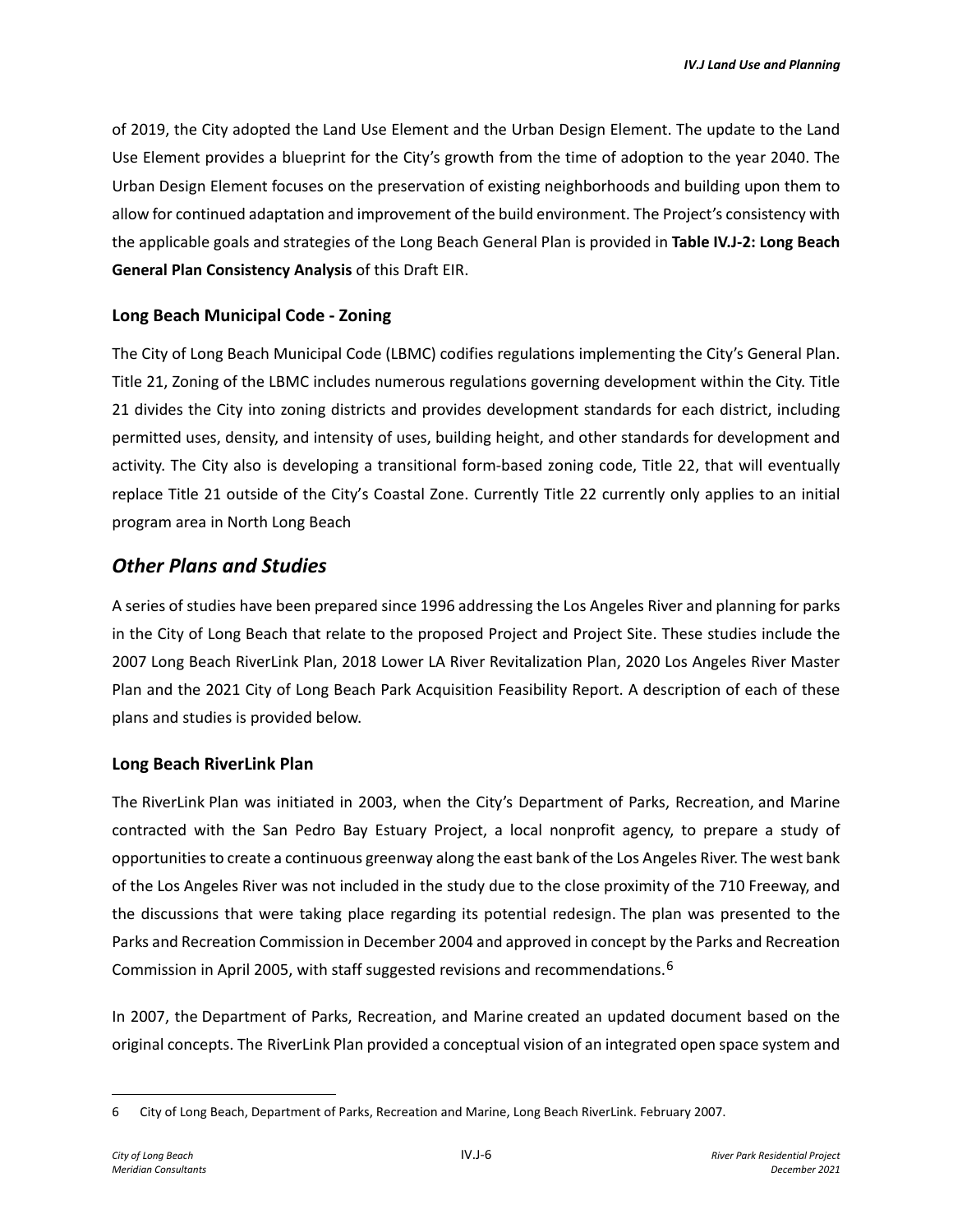a framework to connect west side neighborhoods, and greater Long Beach, with the Los Angeles River. When fully implemented, RiverLink would comprise 263 acres of open space. In February 2007, the Parks and Recreation Commission approved RiverLink in concept, and recommended that plan be forwarded to the Planning and Building Department for inclusion in the General Plan update. The Riverlink plan was not, however, incorporated into the City's General Plan and is therefore not part of the City's General Plan.

The RiverLink plan has four main components: Destinations, Gateways, Pathways, and Connections. Each of these planning concepts is set forth below.

#### *Destinations*

Destinations are places where accessible recreational open space or habitat restorations are located. The Project site is located within Destination 7: Wrigley Heights – South. Also located within Destination 7 are the Los Angeles River Right-of-Way and two City-owned parcels, Wrigley Heights Dog Park and Baker St. Park. The RiverLink Plan recommends that as much of the area become an open space destination as possible, suggesting recreational components such as a restored wetland, riparian woodland, neighborhood park, pedestrian and bike paths, and other features.

#### *Gateways*

Gateways are those points where a visitor begins the journey along a pathway towards a connection or destination. The closest suggested Gateway marker is located at approximately Pacific Ave. and Wardlow Road. This location is located outside of the Project area, and this aspect of the RiverLink Plan is not directly applicable.

#### *Pathways*

Pathways facilitate movement in and around the neighborhoods to the Los Angeles River. There are two types of Pathways in RiverLink: the Los Angeles River Trail (LARIO trail) and CityLinks. CityLinks are bicycle and pedestrian pathways that connect neighborhoods to the LARIO trail. A Citylink is proposed surrounding Destination 7, connecting back to the Wardlow Road Class 2 (on-street) bicycle path. The recommended CityLink includes lands outside of the Project area and this aspect of the RiverLink Plan is not directly applicable.

#### *Connections*

Connections link pathways together. The RiverLink Plan identified Connections providing access to the LARIO trail or the Destinations. The closest Connections to the Project area are north of the 405 freeway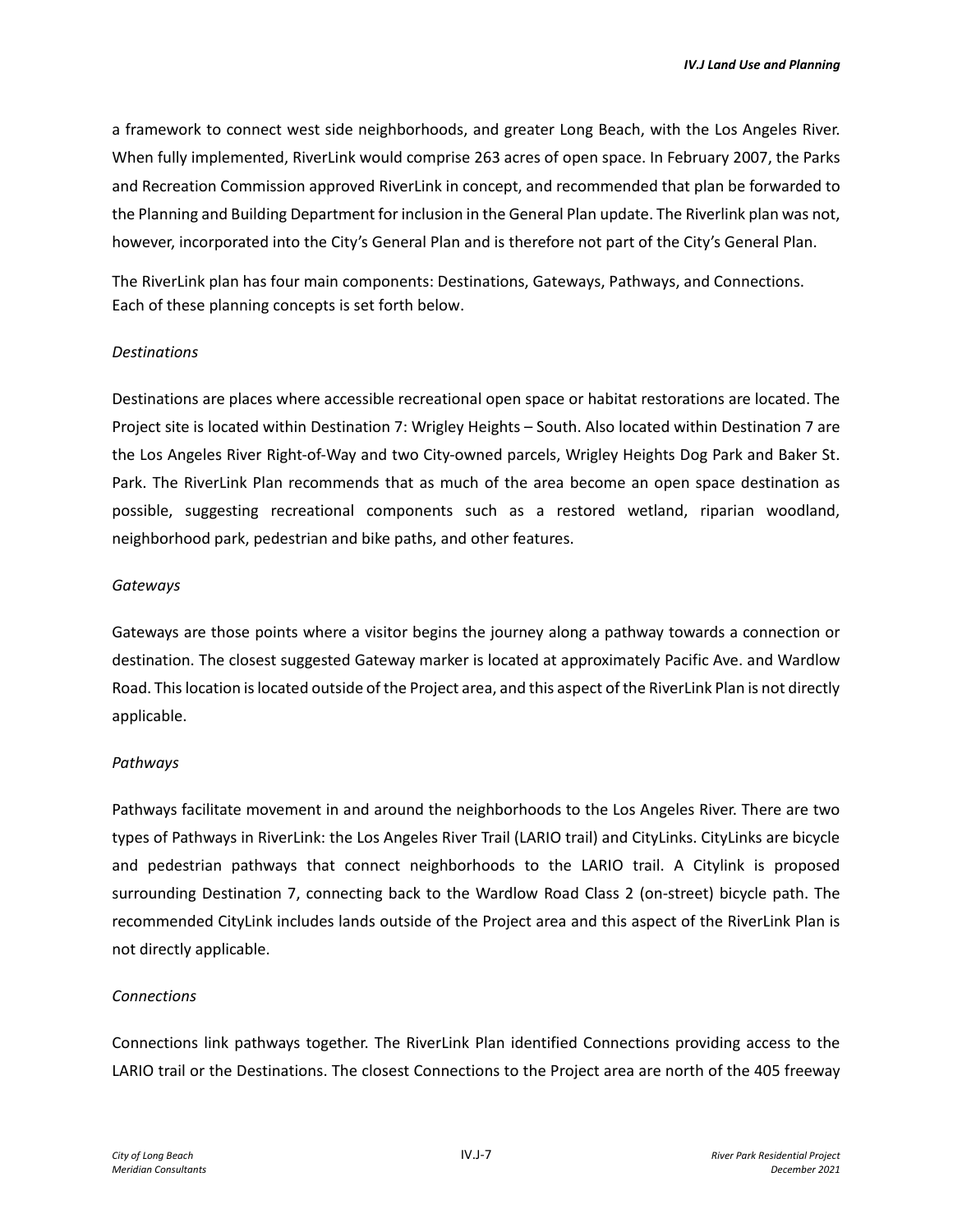and at approximately Spring St. and Pacific Ave. As these Connections are well outside of the Project area, this aspect of the RiverLink Plan is not applicable

#### **Lower LA River Revitalization Plan**

In 2015, California State Assembly Bill (AB 530) was passed with the intentions of reviving the Lower Los Angeles River by developing a watershed-based, equitable, community-driven plan. The Working Group, chaired by the San Gabriel and Lower Los Angeles Rivers and Mountains Conservancy, included city representatives and community advocates who came together to create the Lower Los Angeles River Revitalization Plan (LLARRP). The Lower LA River Revitalization Plan was finalized in 2018 and identifies opportunities for improving the environment and life quality for residents living in communities located along the river.<sup>[7](#page-7-0)</sup> AB 530 required that the LLARRP be consistent with, and enhance, the County of Los Angeles's Master Plan for the entire Los Angeles River. The Plan also includes educational programs designed to help the communities along the river recognize its value, understand the importance of protecting its watershed resources, and appreciate its vitality to their communities. The LLARRP complies with the requirements of AB 530 by addressing the diverse needs of the river and its communities but does not directly require development of opportunity areas.

#### **Los Angeles River Master Plan**

Los Angeles County is currently updating the Los Angeles (LA) River Master Plan, a comprehensive plan covering all 51 miles of the LA River. In October 2016, the Los Angeles County Board of Supervisors directed Public Works to work with other County Departments to update the LA River Master Plan for the first time in over 20 yearssince it was conceptualized in 1996. As part of this effort, the Department of Public Works, acting as Lead Agency, is preparing a Program Environmental Impact Report (PEIR) to evaluate any potential impacts to the environment pursuant to the CEQA.<sup>[8](#page-7-1)</sup> The public review period for the Draft Program EIR ended on May 13, 2021.

The 2020 LA River Master Plan builds on the adopted 1996 Master Plan and other regional planning studies since then. It is intended to improve health, equity, access, mobility, and economic opportunity for the diverse communities of the County while still providing flood risk management. As described in the Plan, an analysis at site scale was used to determine how much impact each opportunity site could have on achieving the goals of the Master Plan. These potential opportunity sites were then used to fill in gaps where projects currently in development were not already meeting identified needs. The ultimate purpose of the Plan is to create multi-benefit projects that address many needs at a given site. However,

<span id="page-7-0"></span><sup>7</sup> Lower River LA, Lower LA River Revitalization Plan, https://lowerlariver.org/. Accessed November 2021.

<span id="page-7-1"></span><sup>8</sup> Los Angeles County Public Works. Los Angeles River Master Plan: Program Environmental Impact Report. https://pw.lacounty.gov/swq/peir/. Accessed November 2021.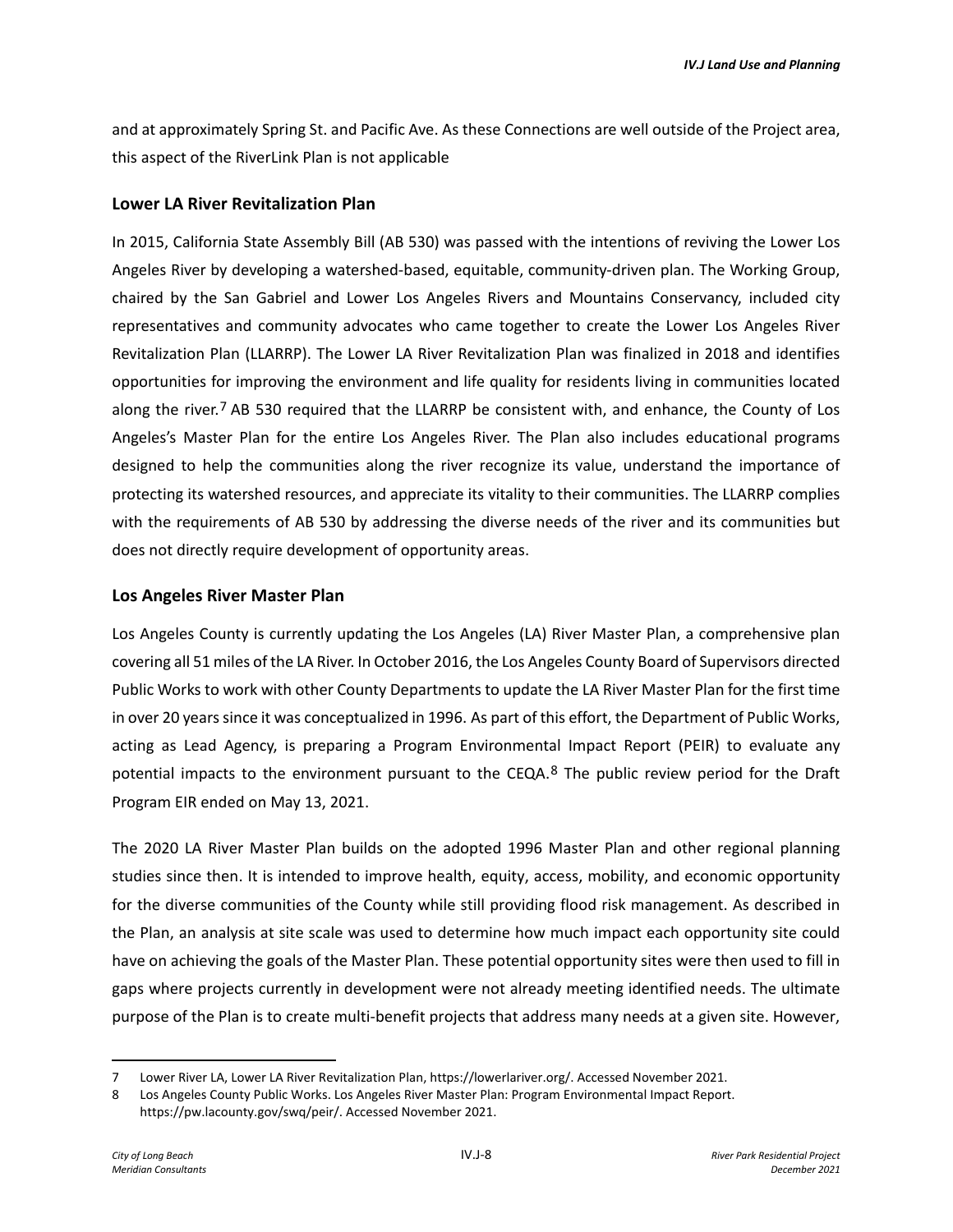each site has specific conditions that will need to be evaluated on a project by project basis as sites are developed. This includes specific research on preservation of social fabric, historic resources, and community character.

### **April 2021 City of Long Beach Park Acquisition Feasibility Report**

In February of 2021, the Long Beach City Council requested the City Manager to study the feasibility of acquiring open space for park development along the Los Angeles River consistent with the Long Beach RiverLink Plan and the Lower LA River Master Plan. The Park Acquisition Feasibility Report, completed in April 2021, identified properties that may be opportunity sites that could be further considered for possible acquisition, along with information on possible acquisition methods and funding sources that may be available for park acquisition. <sup>[9](#page-8-0)</sup> The goal of this study was to identify areas within the western Long Beach that were most feasible to develop park space in order to improve park equity and increased quality of life for all residents. As the Park Acquisition Feasibility Report built upon the concepts of the RiverLink Plan, the Project site, as well as sites to the north and south along the east side of the river, were identified in the report.

### **4. ENVIRONMENTAL IMPACTS**

### **Thresholds of Significance**

The potential for the Project to result in impacts associated with land use and planning is based on the thresholds of significance derived from the Appendix G of the CEQA Guidelines. The first threshold in Appendix G, "Would the project physically divide an established community?," was scoped out during the Initial Study process. As such the applicable threshold is::

# **Threshold IV.J-1: Would the Project cause a significant environmental impact due to a conflict with any land use plan, policy, or regulation adopted for the purpose of avoiding or mitigating an environmental effect?**

# **5. METHODOLOGY**

The analysis of potential land use impacts considers consistency of the Project with adopted plans, policies, and ordinances that regulate land use on the Project Site, including the compatibility of proposed uses with surrounding land uses. The determination of consistency with applicable land use policies and ordinances is based upon a review of the previously identified planning documents that regulate land use or guide land use decisions pertaining to the Project Site. CEQA Guidelines Section 15125(d) requires an

<span id="page-8-0"></span><sup>9</sup> City of Long Beach. Park Acquisition Feasibility Report. April 2021. https://www.longbeach.gov/globalassets/citymanager/media-library/documents/memos-to-the-mayor-tabbed-file-list-folders/2021/april-5--2021---open-spaceacquisition-study. Accessed November 2021.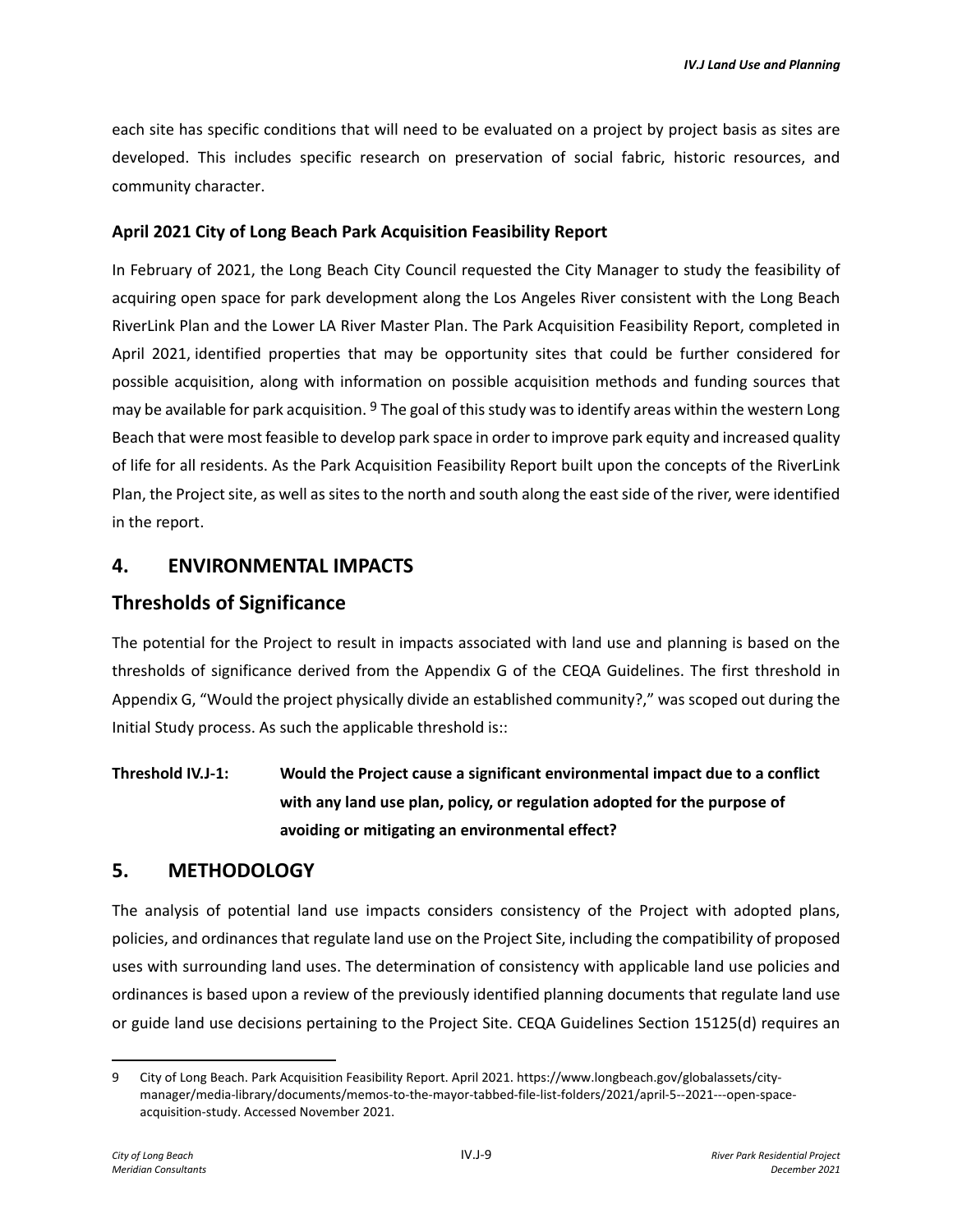EIR to discuss inconsistencies with applicable plans and evaluate whether a Project is inconsistent with such plans. Projects are considered consistent with General Plan provisions, zoning ordinances and general SCAG policies if they are compatible with the general intent of the plans and would not preclude the attainment of their primary goals. The intent of the compatibility analysis is to determine whether the Project would be compatible with existing surrounding development in terms of land use, size, intensity, density, scale, and other physical and operational factors. The analysis addresses general land use relationships and urban form, based on a comparison of land use relationships in the area surrounding the Project Site under conditions existing at the time the Notice of Preparation (NOP) was published to those that would occur with Project implementation.

### **6. PROJECT IMPACTS**

# **Threshold IV.J-1: Cause a significant environmental impact due to a conflict with any land use plan, policy, or regulation adopted for the purpose of avoiding or mitigating an environmental effect?**

The proposed Project Site is located in an urbanized area with a General Plan designation for Founding and Contemporary Neighborhood (FCN). A development standards waiver for the height limitation to allow 3-story buildings in an area designated for 2-story buildings under the General Plan is requested by the Applicant in exchange for providing 5% affordable housing units onsite. The Project would offer 11 affordable housing units out of the proposed 226 units. The waiver is requested under the California Density Bonus Law, State of California Government Code Section 65915. As such, the proposed height would exceed the height limit indicated in General Plan Land Use Element. The additional height would be present in the proposed townhomes in the portion of the site close to Wardlow Road. Due to the lower existing grade, the resulting height would not be substantially greater than the heights of existing residences when viewed from within the Wrigley Heights neighborhood or than the multifamily residences on the south side of Wardlow Road. No identified scenic views would be obstructed by the third story on the townhomes close to Wardlow Road. As such, though the waiver would conflict with the height limit in the General Plan, it would not result in a significant environmental impact due to this conflict.

The following includes analysis based on the consistency of the proposed Project with applicable regional and local laws, regulations, plans, and guidelines adopted for the purpose of avoiding or mitigating an environmental effect.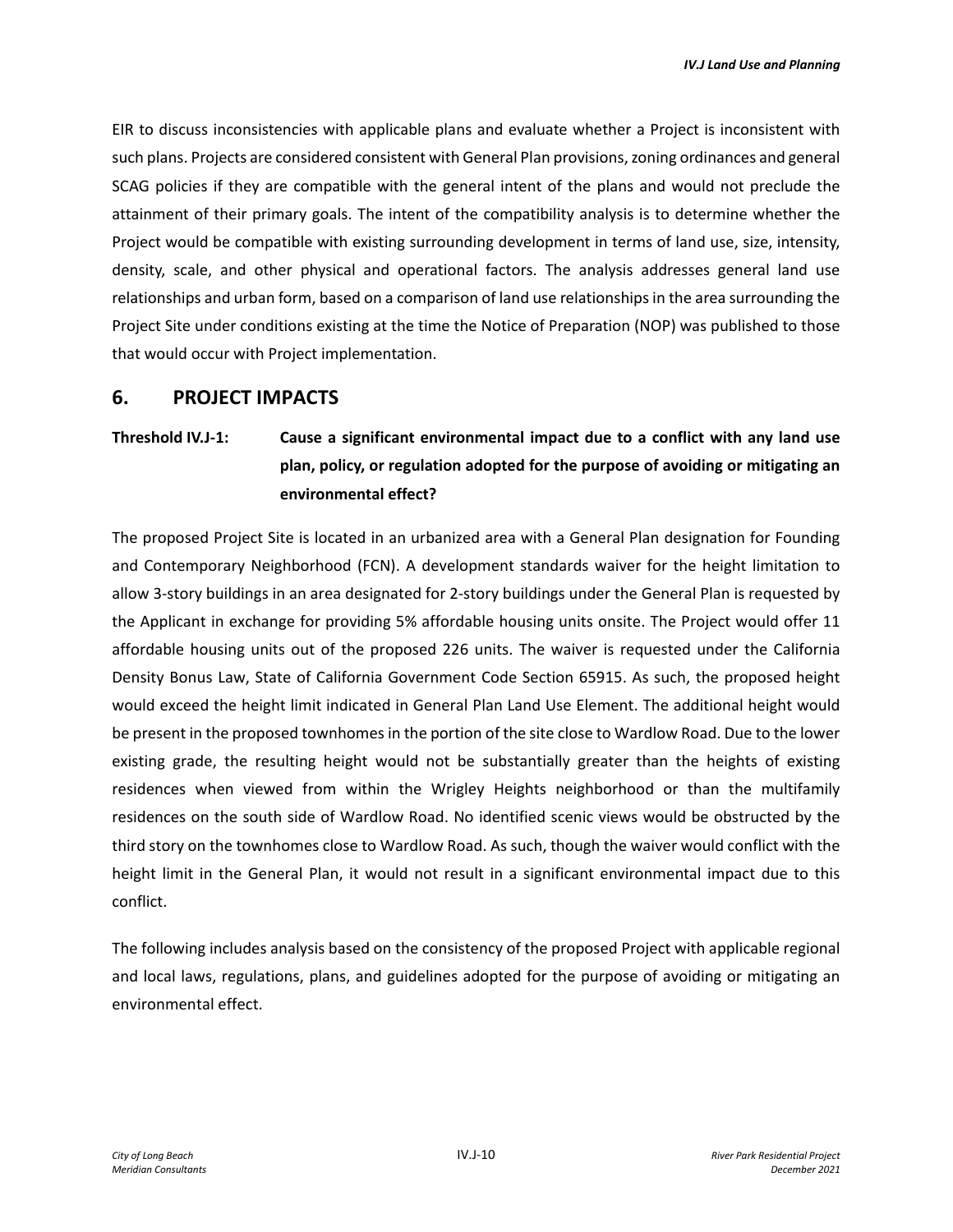# *Regional*

### **SCAG RTP/SCS Consistency**

**Table IV.J-1: SCAG RTP/SCS Consistency Analysis** provides an assessment of the Project's consistency with 2020-2045 SCAG RTP/SCS goals. The analysis in these tables concludes that the proposed Project would be consistent with the applicable 2020-2045 RTP/SCS goals.

| <b>SCAG KTP/SCS CONSISTENCY ANAlySIS</b>                                                                                                                                                                                                                                                       |                                                                                                                                                                                                                                                                                                                                                                                                                                                                                                                                                                                                                                                                                                                                                                                                                                                                                                                                                                                                                                                                                                                                                                                                                                                                           |  |
|------------------------------------------------------------------------------------------------------------------------------------------------------------------------------------------------------------------------------------------------------------------------------------------------|---------------------------------------------------------------------------------------------------------------------------------------------------------------------------------------------------------------------------------------------------------------------------------------------------------------------------------------------------------------------------------------------------------------------------------------------------------------------------------------------------------------------------------------------------------------------------------------------------------------------------------------------------------------------------------------------------------------------------------------------------------------------------------------------------------------------------------------------------------------------------------------------------------------------------------------------------------------------------------------------------------------------------------------------------------------------------------------------------------------------------------------------------------------------------------------------------------------------------------------------------------------------------|--|
| Goal                                                                                                                                                                                                                                                                                           | <b>Consistency Analysis</b>                                                                                                                                                                                                                                                                                                                                                                                                                                                                                                                                                                                                                                                                                                                                                                                                                                                                                                                                                                                                                                                                                                                                                                                                                                               |  |
| 2: Improve mobility, accessibility, reliability, and travel<br>safety for people and goods.<br>3: Enhance the preservation, security, and resilience of<br>the regional transportation system<br>4: Increase person and goods movement and travel<br>choices within the transportation system. | Consistent. The Project would be consistent with<br>this goal as it is located within one mile of the Metro<br>Rail A Line<br>and would<br>place residential<br>development near multiple transit lines that could<br>be used to travel to and from development centers<br>and to other employment centers. The vehicular,<br>public transit, bicycle, and pedestrian circulation<br>improvements implemented as part of the<br>proposed Project would meet the needs of local<br>and regional transportation and ensure efficient<br>mobility and access within the Project Site and<br>surrounding area.<br>Due to the proximity of the Wardlow Road exit, the<br>I-710 northbound on-ramp were analyzed for<br>potential freeway impacts. Based on<br>trip<br>distribution analysis, the Project would result in less<br>than one percent increase in trips based on the<br>freeway mainline capacity. Additionally, the I-405<br>southbound off-ramp was screened from further<br>analysis due to a less than significant impact on LOS.<br>Therefore, the Project would not inhibit regional<br>vehicular transportation access. Furthermore, the<br>Project would promote regional access via the<br>Metro Rail A Line located less than one-mile from<br>the Site. |  |
| 5: Reduce greenhouse gas emissions and improve air<br>quality<br>6: Support healthy and equitable communities.                                                                                                                                                                                 | Consistent. In the absence of any adopted, numeric<br>threshold, the City evaluates the significance of the<br>Project's potential GHG emissions consistent with<br>CEQA Guidelines section 15064.4(b)(2) which refer<br>to applicable policies and/or regulations outlined in<br>CARB's Climate Change Scoping Plan, SCAG's 2020-<br>2045 RTP/SCS, the City's Sustainable City Action<br>Plan, or the City's General Plan. The proposed<br>Project would not conflict with any of the applicable                                                                                                                                                                                                                                                                                                                                                                                                                                                                                                                                                                                                                                                                                                                                                                         |  |

### **Table IV.J-1 SCAG RTP/SCS Consistency Analysis**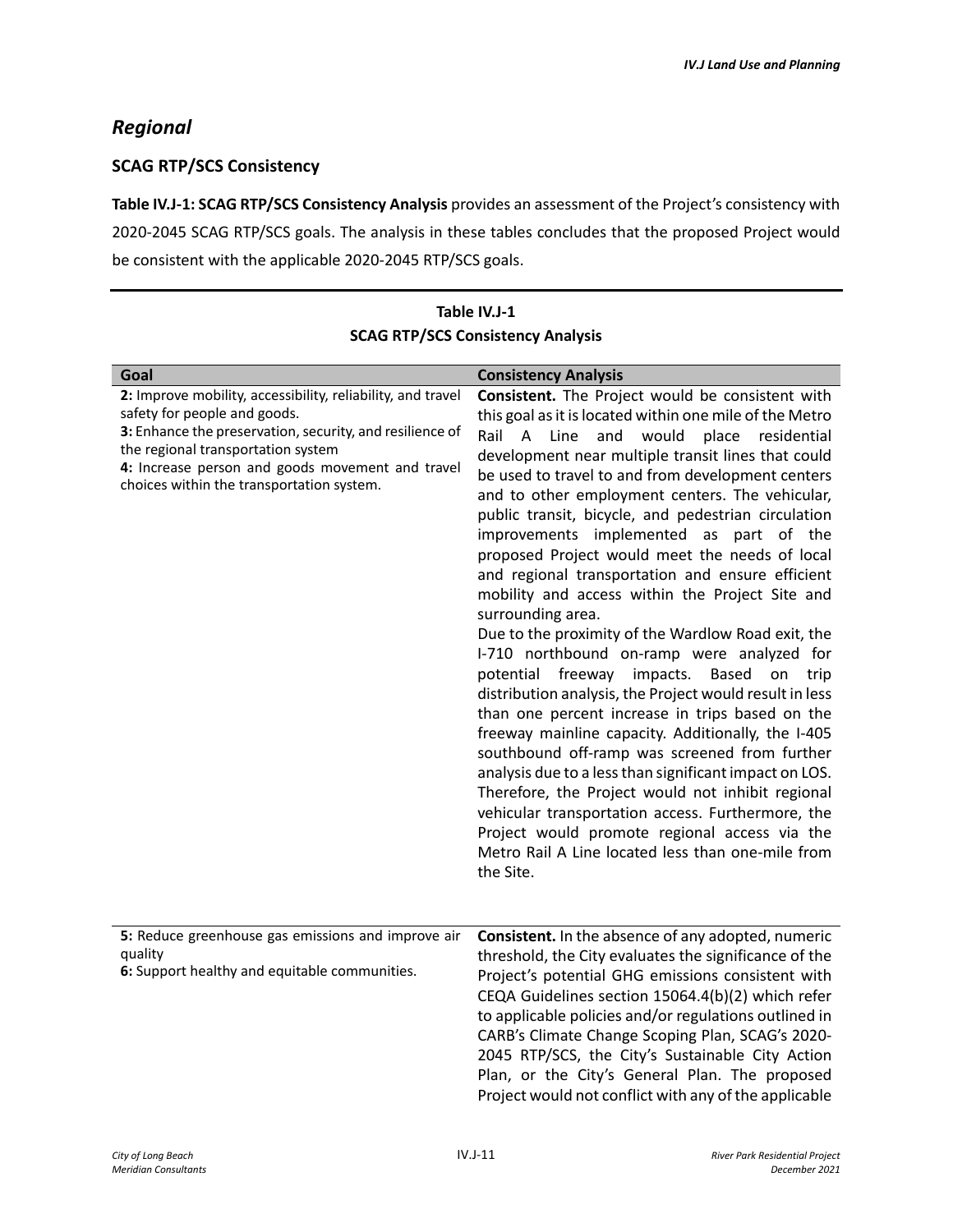| Goal                                                                                                                    | <b>Consistency Analysis</b>                                                                                                                                                                                                                                                                                                                                                                                                                                                                                                                                                                                                                                                                                                                                                                                                                                                                   |
|-------------------------------------------------------------------------------------------------------------------------|-----------------------------------------------------------------------------------------------------------------------------------------------------------------------------------------------------------------------------------------------------------------------------------------------------------------------------------------------------------------------------------------------------------------------------------------------------------------------------------------------------------------------------------------------------------------------------------------------------------------------------------------------------------------------------------------------------------------------------------------------------------------------------------------------------------------------------------------------------------------------------------------------|
|                                                                                                                         | policies and/or regulations outlined in these plans<br>and as such would not result in impacts related to<br>direct and indirect emissions of GHG emissions.<br>Consistent with regulatory requirements, the<br>proposed Project would comply with applicable<br>provisions of the California Green Building<br>Standards Code. The goals of the Green Building<br>standard include protecting occupant health,<br>improving employee productivity,<br>and<br>using<br>resources more efficiently while recuing the overall<br>impact to the environment. Section 21.45.400.C.1.a<br>requires new residential or mixed-use buildings of<br>fifty (50) dwelling units and fifty thousand (50,000)<br>gross sq. ft. or more to meet the intent of LEED at<br>the certified level.                                                                                                               |
| 9: Encourage development of diverse housing types in<br>areas that are supported by multiple transportation<br>options. | Consistent.<br><b>The</b><br>Project includes<br>226<br>units<br>of<br>74<br>detached<br>single-family<br>consisting<br>condominium units, 99 attached townhouse units,<br>and 53 attached condominium units. Transit<br>options are also numerous within the area of the<br>Project Site with entrances to the I-710 and I-405<br>adjacent to the Site, the Metro Rail A Line within<br>one-mile, multiple bus routes nearby, as well as<br>bicycle lanes available within and adjacent to the<br>Site.                                                                                                                                                                                                                                                                                                                                                                                      |
| 10: Promote conservation of natural and agricultural<br>lands and restoration of habitats.                              | <b>Consistent.</b> The Project would include development<br>of a 5-acre park space to the north of the Project<br>Site. This park space and recreational area would be<br>open to the public and will contain amenities such<br>as established walking trails, look-out points, an<br>open grass area, a butterfly garden, and exercise<br>equipment. The grass area would be sufficient in<br>size for use as a soccer field or for other active<br>activities. The sidewalks within the<br>sports<br>residential development would connect to the<br>open space area trails, creating a seamless<br>pedestrian connection between the residential<br>complex and the recreational open space to the<br>north. Additionally, trails and walkways would<br>connect to the existing LA River bike and walking<br>path which would promote exploration of the<br>surrounding natural resources. |
| Source: SCAG RTP/SCS 2020-2040, Connect SoCal, https://scag.ca.gov/Sites/main/files/file-attachments/0903fconnectsocal- |                                                                                                                                                                                                                                                                                                                                                                                                                                                                                                                                                                                                                                                                                                                                                                                                                                                                                               |

*plan\_0.pdf?1606001176. Accessed November 2021.* 

Based on the preceding analysis, the Project would be consistent with the vision, goals, and policies of the 2020-2045 SCAG RTP/SCS. As such, impacts would be less than significant.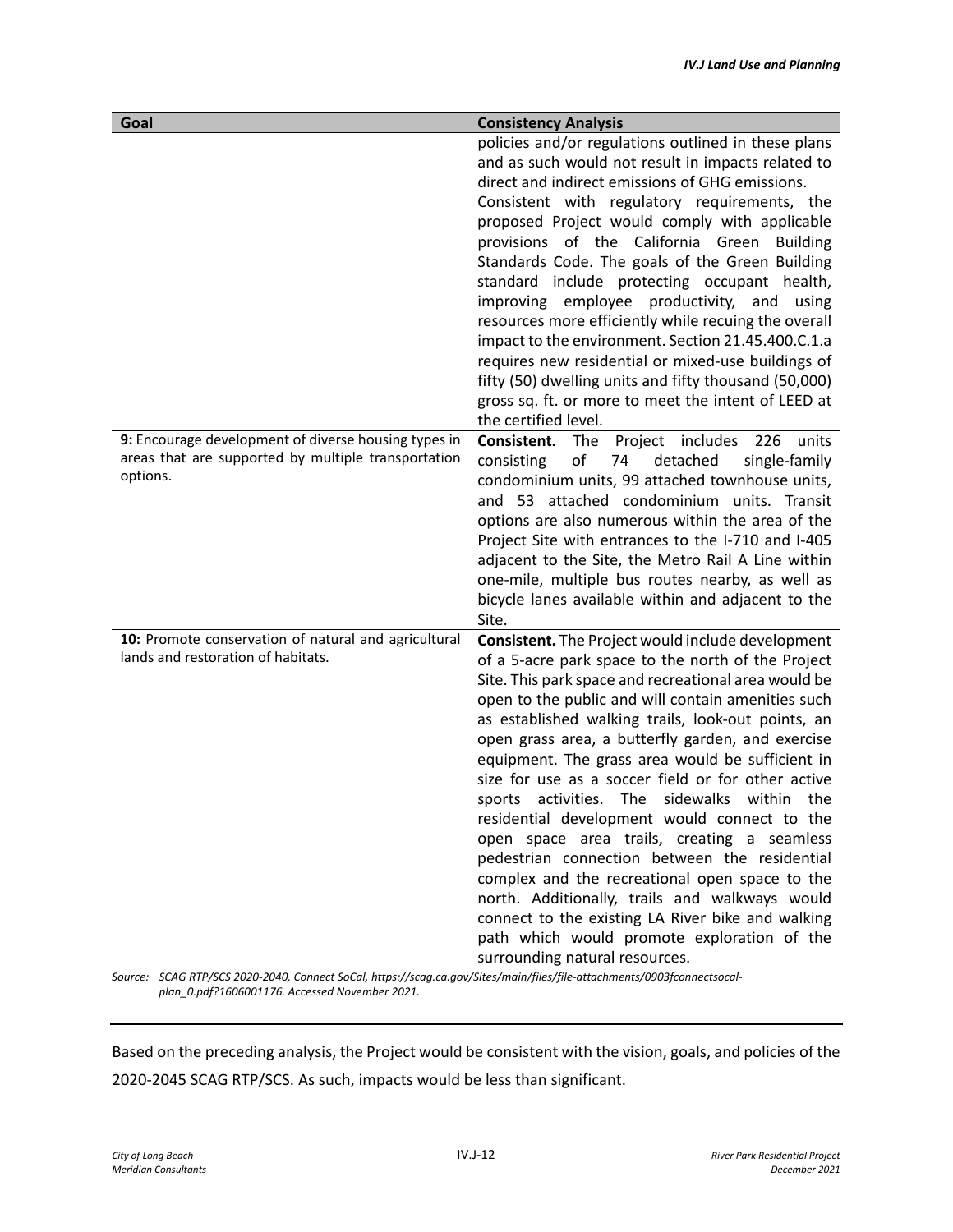## *Local*

### **City of Long Beach General Plan**

The City's General Plan sets forth the goals, policies, and directions the City will take in managing its future. It is the blueprint for development and a guide to achieving the long-term, citywide vision. The City's General Plan sets seven interrelated goals:

| Long beach General Flan Consistency Analysis                                                                                                                                                          |                                                                                                                                                                                                                                                                                                                                                                                                                                                                                                                                                          |  |
|-------------------------------------------------------------------------------------------------------------------------------------------------------------------------------------------------------|----------------------------------------------------------------------------------------------------------------------------------------------------------------------------------------------------------------------------------------------------------------------------------------------------------------------------------------------------------------------------------------------------------------------------------------------------------------------------------------------------------------------------------------------------------|--|
| <b>General Plan Element</b>                                                                                                                                                                           | <b>Consistency Analysis</b>                                                                                                                                                                                                                                                                                                                                                                                                                                                                                                                              |  |
| <b>Land Use</b>                                                                                                                                                                                       |                                                                                                                                                                                                                                                                                                                                                                                                                                                                                                                                                          |  |
| <b>Policy</b>                                                                                                                                                                                         |                                                                                                                                                                                                                                                                                                                                                                                                                                                                                                                                                          |  |
| LU 6-10: Discourage fiscally draining land uses such as<br>public storage, vacant lots, and outdoor storage.                                                                                          | Consistent. The proposed Project would develop<br>residential uses on an underdeveloped parcel that<br>would include a range of attached and detached<br>housing with the Long Beach Residential development<br>standards and LBMC to assist the City in meeting the<br>goals for housing production identified in the Housing<br>Element of the General Plan. The Project would also<br>provide affordable housing and market rate housing<br>near employment centers which would encourage<br>economic progress for the City.                          |  |
| LU 7-2: Convert outdated and underutilized<br>manufacturing and industrial Sites to Neo-Industrial<br>uses, particularly those adjacent to residential areas.                                         | <b>Consistent.</b> As stated above, the Project would serve<br>to utilize currently vacant land adjacent to an existing<br>residential development. The existing Project Site<br>contains remnants of the previous oil field water<br>treatment facility, which would be remediated and<br>redeveloped through the proposed Project to include<br>a residential development and public park adjacent to<br>the existing residential development.                                                                                                         |  |
| LU 7-8: Ensure infill development is compatible with<br>surrounding established and planned uses.                                                                                                     | Consistent. The Project is consistent with this policy<br>with regards to the architectural detail proposed in the<br>Spanish Colonial Revival style architecture chosen for<br>the Project's homes, as well as the previously-<br>described sensitivity to scale both within the Project<br>and with the adjacent neighborhood. Development of<br>the proposed Project would include visually attractive<br>and high-quality development that is in scale,<br>complements, and blends with the Wrigley Heights<br>community and surrounding open space. |  |
| LU 11-2: Provide for a wide variety of creative,<br>affordable, sustainable land use solutions to help<br>resolve air, soil and water pollution, energy<br>consumption and resource depletion issues. | Consistent. The Project would be consistent with this<br>policy, as the Site is currently undergoing remediation<br>since it was previously used for the treatment of oil<br>field production brines, water, and wastewater as well<br>as other fluid by-products generated by oil production<br>activities. As such, remediation of the Project Site is                                                                                                                                                                                                 |  |

| Table IV.J-2                                 |
|----------------------------------------------|
| Long Beach General Plan Consistency Analysis |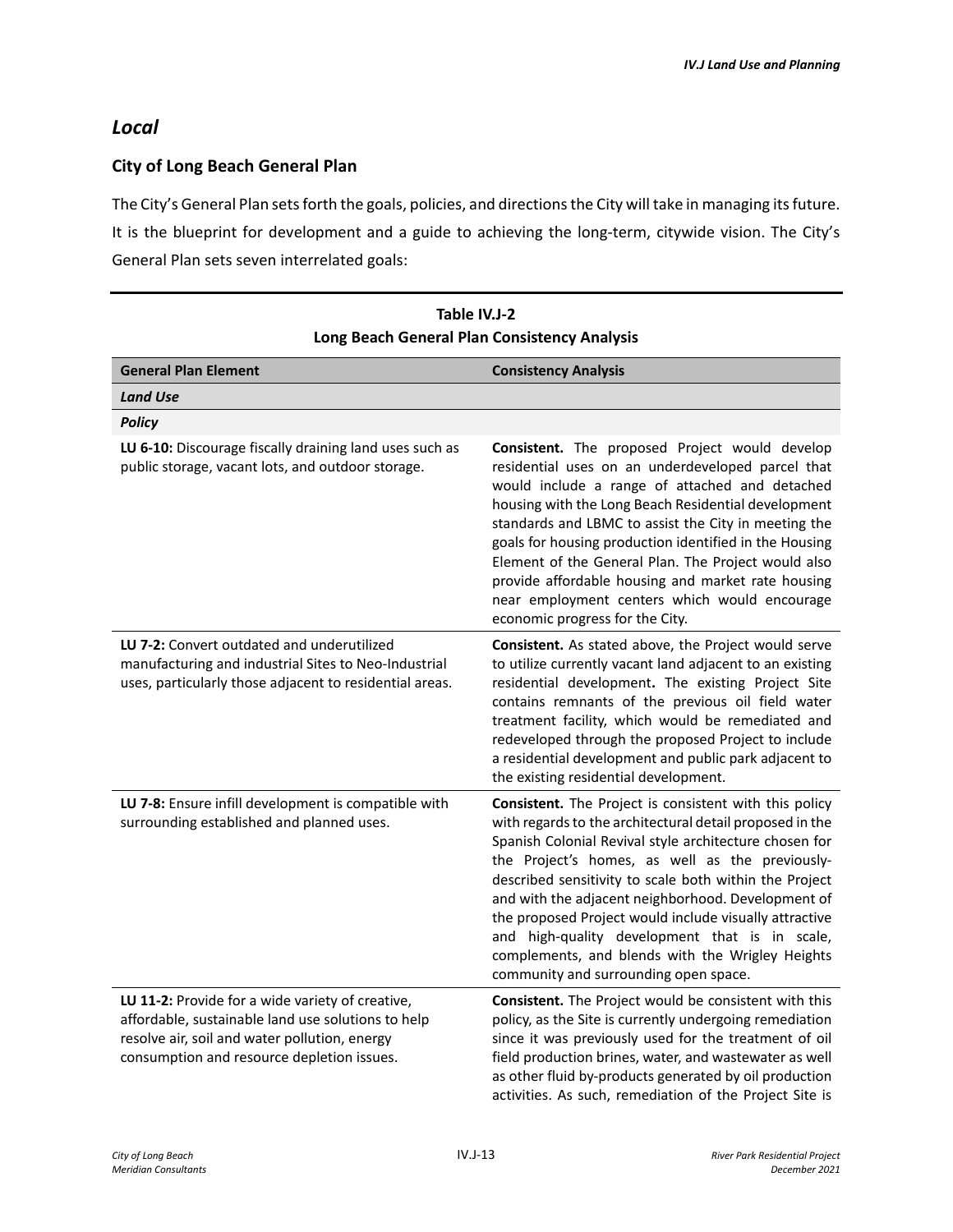| <b>General Plan Element</b>                                                                                                                                                                                                                                                                              | <b>Consistency Analysis</b>                                                                                                                                                                                                                                                                                                                                                                                                                                                                                                                                                                                                                                                                                                                                                                                                                                                                                                                       |
|----------------------------------------------------------------------------------------------------------------------------------------------------------------------------------------------------------------------------------------------------------------------------------------------------------|---------------------------------------------------------------------------------------------------------------------------------------------------------------------------------------------------------------------------------------------------------------------------------------------------------------------------------------------------------------------------------------------------------------------------------------------------------------------------------------------------------------------------------------------------------------------------------------------------------------------------------------------------------------------------------------------------------------------------------------------------------------------------------------------------------------------------------------------------------------------------------------------------------------------------------------------------|
|                                                                                                                                                                                                                                                                                                          | would be completed by Project construction.<br>Additionally, the LBMC requires certain types of<br>development to meet LEED certificate standards,<br>which include protecting occupant health, improving<br>employee productivity, and using resources more<br>efficiently while recuing the overall impact to the<br>environment. Overall, the Project would provide a<br>variety of solutions to reduce potential impacts on the<br>environment and surrounding uses.                                                                                                                                                                                                                                                                                                                                                                                                                                                                          |
| LU 11-5: Ensure neighborhoods are accessible to open<br>spaces, parks, trails, and recreational programs that<br>encourage physical activity and walkability.                                                                                                                                            | Consistent. The Project is consistent with this policy<br>with the inclusion of the approximately 5-acre public<br>park space provided with the development of the<br>Project. The park space would be maintained by the<br>residential Homeowner's Association (HOA) and<br>available to the public. The park space trails would<br>connect to the pedestrian paths within the residential<br>complex, the adjacent public sidewalks, and the<br>existing Baker Street Park trails to the east creating a<br>flow with the surrounding uses. A looped trail is<br>included in the active park area and would contain<br>amenities such as parcourse exercise equipment, a<br>look-out point, and a butterfly garden along the route.<br>The center of the looped trail will include a turf area<br>large enough to accommodate a youth soccer field.                                                                                             |
| LU 12-1: Allow a variety of housing types in new<br>residential developments with the goal of establishing<br>new opportunities for persons of varied income ranges,<br>ages, lifestyles, and family needs.                                                                                              | Consistent. Development of the Project would be<br>consistent with this policy by providing new, high<br>quality housing located near a variety of transit<br>options with the addition of nearby park space. The<br>Project proposes 226 single-family units consisting of<br>74 detached single-family condominium units, 99<br>attached townhouse units,<br>and<br>53<br>attached<br>condominium units. Included in the 226 units would<br>be 11 designated affordable housing units. In addition<br>to the development, a park space would be included<br>providing approximately 5-acres for the existing<br>residential development as well as the proposed<br>Project. This would provide a variety of activities<br>within walking distance of the development. Also, the<br>Project Site has nearby access to the I-405 to the<br>north, the I-710 to the west and LA Metro bus routes<br>60 and 2020, as well as the Metro Rail A line. |
| LU 12-4: Allow new high-density residential growth to<br>occur within Multi-Family neighborhoods in a manner<br>that is context sensitive and compatible to surrounding<br>uses and buildings and that provides a range of housing<br>types and options that meets the needs of Long Beach<br>residents. | Consistent. The Project meets this policy through the<br>use of appropriately-scaled development that is<br>similar to the low-to-moderate density form of<br>the development directly east of the Site and the<br>neighborhood beyond. Residential uses are allowed<br>within the current General Plan land use designation<br>at a density of 7-18 dwelling units per acre (du/ac). The<br>Project proposes a density of approximately 14.6<br>du/ac within the 15.5 acres proposed. The Project                                                                                                                                                                                                                                                                                                                                                                                                                                                |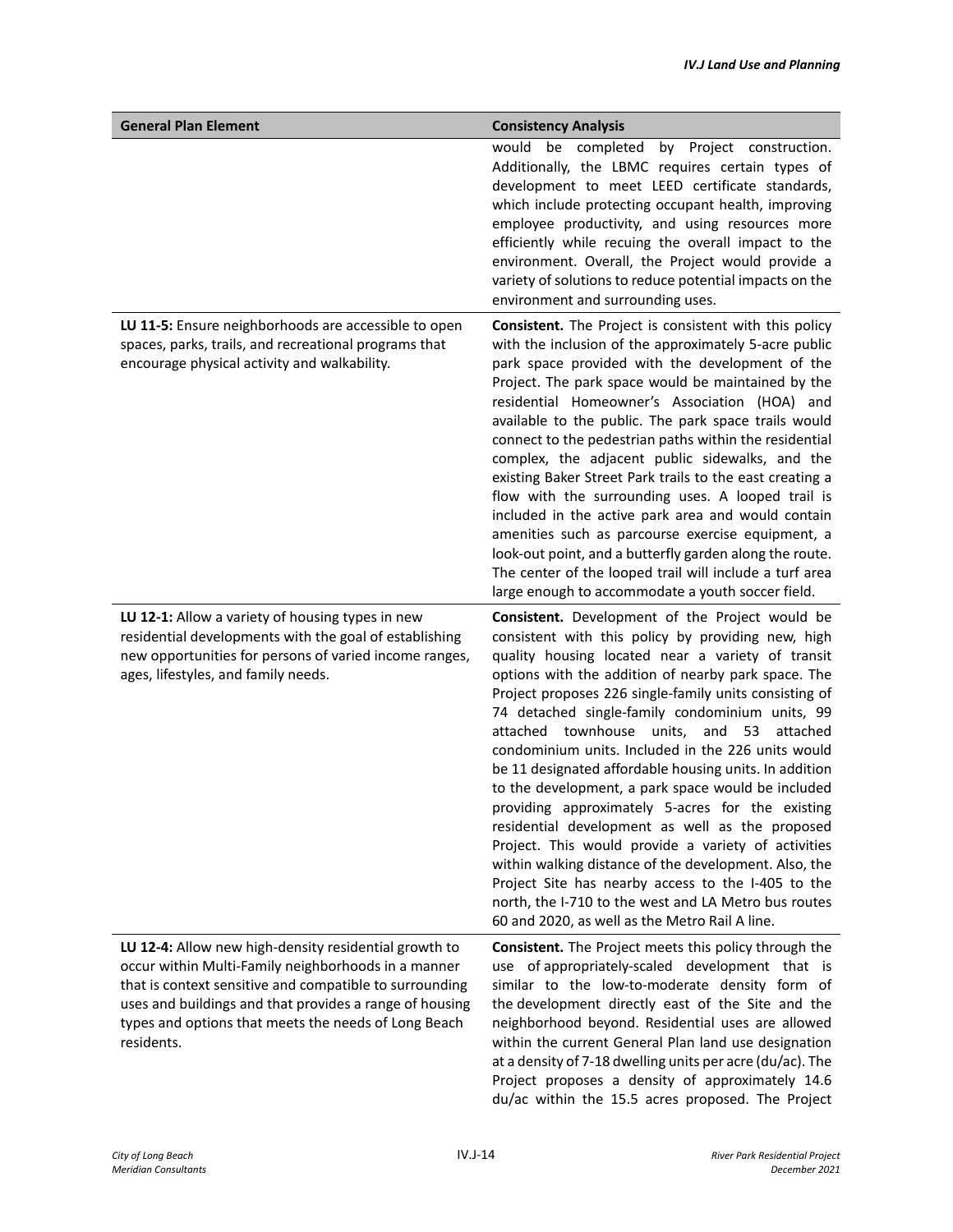| <b>General Plan Element</b>                                                                                                                                                                                                                                                                                                                                                                                                                                                                                                                                                                                                                                                                                                        | <b>Consistency Analysis</b>                                                                                                                                                                                                                                                                                                                                                                                                                                                                                                                                                                                                                                                                                                                                                                                                                                                                                                                                                                                                                                                                                                                                                                                            |
|------------------------------------------------------------------------------------------------------------------------------------------------------------------------------------------------------------------------------------------------------------------------------------------------------------------------------------------------------------------------------------------------------------------------------------------------------------------------------------------------------------------------------------------------------------------------------------------------------------------------------------------------------------------------------------------------------------------------------------|------------------------------------------------------------------------------------------------------------------------------------------------------------------------------------------------------------------------------------------------------------------------------------------------------------------------------------------------------------------------------------------------------------------------------------------------------------------------------------------------------------------------------------------------------------------------------------------------------------------------------------------------------------------------------------------------------------------------------------------------------------------------------------------------------------------------------------------------------------------------------------------------------------------------------------------------------------------------------------------------------------------------------------------------------------------------------------------------------------------------------------------------------------------------------------------------------------------------|
|                                                                                                                                                                                                                                                                                                                                                                                                                                                                                                                                                                                                                                                                                                                                    | further<br>detached<br>single-family<br>uses<br>homes,<br>townhouses, and carriage/row houses, all with<br>exterior entrances for each unit, to maintain a single-<br>family-scaled design concept across the Project.                                                                                                                                                                                                                                                                                                                                                                                                                                                                                                                                                                                                                                                                                                                                                                                                                                                                                                                                                                                                 |
| LU 13-1: Promote an equitable distribution of housing<br>types for all income and various cultural groups<br>throughout the City; avoid creating concentrations of<br>below-market-rate housing in underserved and low-<br>income neighborhoods.                                                                                                                                                                                                                                                                                                                                                                                                                                                                                   | Consistent. The Project would be consistent with this<br>policy through the inclusion of affordable housing<br>within the development. By including affordable<br>housing, the Project would promote a more equitable<br>distribution of housing units within an area consisting<br>of mainly market rate homes.                                                                                                                                                                                                                                                                                                                                                                                                                                                                                                                                                                                                                                                                                                                                                                                                                                                                                                       |
| LU 16-3: Locate sensitive land uses (e.g., residences,<br>schools, and daycare centers) to avoid incompatibilities<br>with recommended buffer distances identified in the<br>most current version of the CARB Air Quality and Land<br>Use Handbook: A Community Health Perspective (CARB<br>Handbook). Sensitive land uses that are within the<br>recommended buffer distances listed in the CARB<br>Handbook shall provide enhanced filtration units or<br>submit a Health Risk Assessment (HRA) to the City. If<br>the HRA shows that the Project would exceed the<br>applicable thresholds, mitigation measures capable of<br>reducing potential impacts to an acceptable level must<br>be identified and approved by the City. | Consistent. The Project is consistent with this policy<br>since development of residential uses on the Project<br>Site would be compatible with the existing<br>surrounding park and residential uses. Construction of<br>the Project could expose sensitive receptors to<br>elevated pollutant concentrations, but these would be<br>minimized with implementation of MM AQ-1.<br>Operation of the Project could also expose sensitive<br>receptors (proposed Project residents) to increase air<br>quality hazards due to the proximity of the freeways<br>and major roads nearby. The proposed building<br>features internal (no window units) filtration and<br>climate control systems to minimize the effects of air<br>quality hazards. Also, in the event exterior cooling<br>systems are utilized, MM AQ-2 would incorporate<br>design features such as HVAC systems that utilize<br>Minimum Efficiency Reporting Value (MERV) 14 or<br>higher to reduce potential cancer risks. Additionally,<br>an HRA was completed for the Project and determined<br>that with the inclusion of these mitigation measures<br>and Project design features, the proposed Project<br>would not exceed applicable thresholds. |
| LU 16-14: When residential or other sensitive land uses<br>are proposed within proximity to freeways or the Port,<br>use the discretionary review process to impose Site plan<br>and design features aimed at minimizing exposure to<br>environmental pollution. For example, locate balconies,<br>outdoor amenity spaces, and when possible occupied<br>portions of buildings as far from the pollution source as<br>a particular Site will allow, and require the planting of<br>vegetation and landscape buffering as appropriate.                                                                                                                                                                                              | Consistent. As stated above, the Project would be<br>consistent with this policy due to the proposed design<br>features that limit residential exposure to particulate<br>matter and other air quality hazards through<br>enhanced filtration systems and higher tiered<br>construction equipment requirements.                                                                                                                                                                                                                                                                                                                                                                                                                                                                                                                                                                                                                                                                                                                                                                                                                                                                                                        |
| LU 18-1: Require that new development creatively and<br>effectively integrates private open spaces into Project<br>design, both as green spaces and landscaped<br>courtyards.                                                                                                                                                                                                                                                                                                                                                                                                                                                                                                                                                      | <b>Consistent.</b> The Project is consistent with this policy<br>through the inclusion of approximately 5-acres of park<br>space located just north of the Project Site on the<br>additional<br>adjacent<br>parcel<br>and<br>landscaping<br>throughout the residential development. The park<br>space would be designed to connect to the pedestrian<br>paths within the residential complex, the adjacent<br>public sidewalks, and the existing Baker Street Park<br>trails to the east of the proposed park space, providing                                                                                                                                                                                                                                                                                                                                                                                                                                                                                                                                                                                                                                                                                         |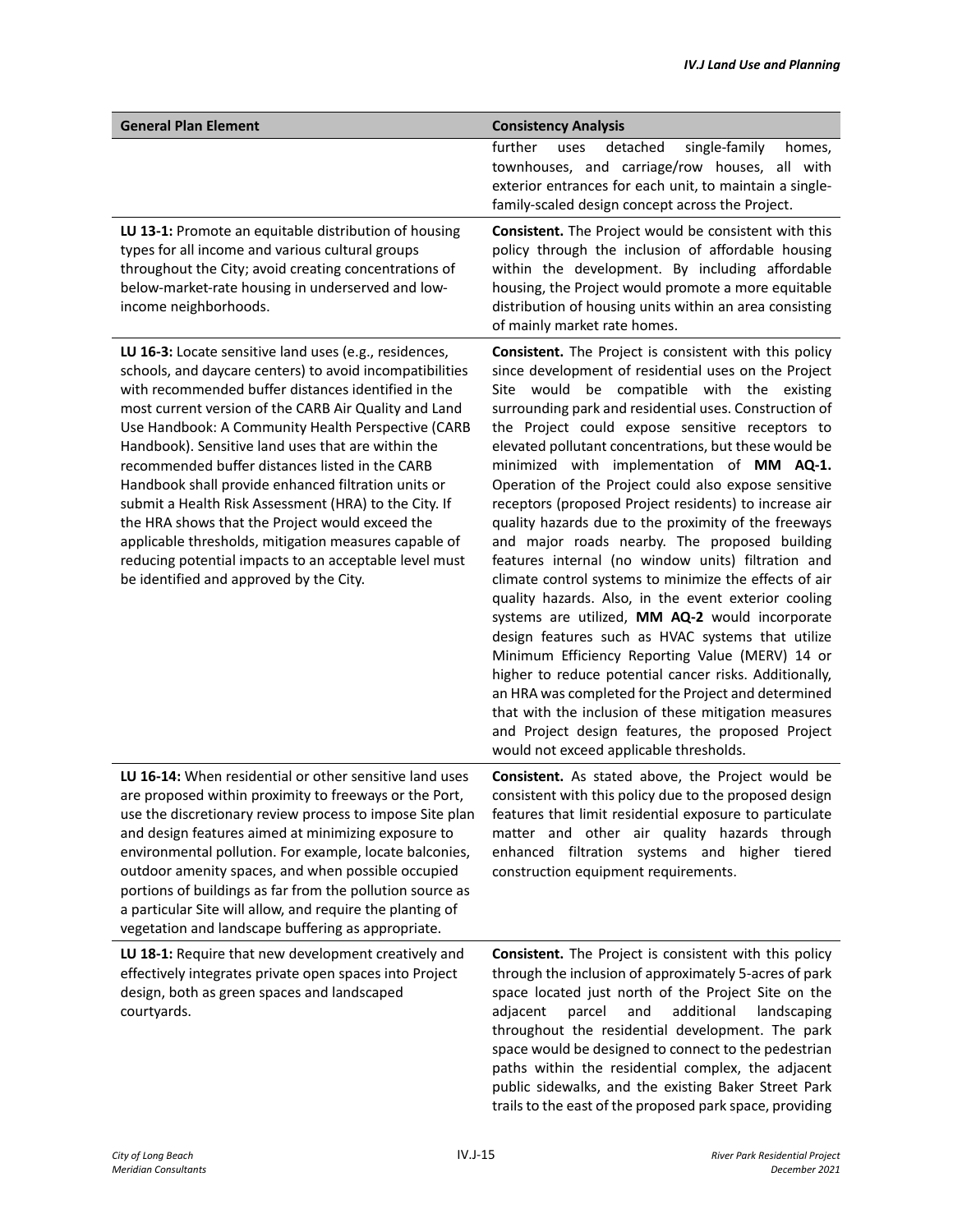| <b>General Plan Element</b>                                                                                                                                                                                                                                                          | <b>Consistency Analysis</b>                                                                                                                                                                                                                                                                                                                                                                                                                                                                                                                                                                                                                                                                                                                                                                                                                                                                                                                                                                                                                                                                             |
|--------------------------------------------------------------------------------------------------------------------------------------------------------------------------------------------------------------------------------------------------------------------------------------|---------------------------------------------------------------------------------------------------------------------------------------------------------------------------------------------------------------------------------------------------------------------------------------------------------------------------------------------------------------------------------------------------------------------------------------------------------------------------------------------------------------------------------------------------------------------------------------------------------------------------------------------------------------------------------------------------------------------------------------------------------------------------------------------------------------------------------------------------------------------------------------------------------------------------------------------------------------------------------------------------------------------------------------------------------------------------------------------------------|
|                                                                                                                                                                                                                                                                                      | a variety of thoughtful landscaping as well including<br>drought tolerant and native species.                                                                                                                                                                                                                                                                                                                                                                                                                                                                                                                                                                                                                                                                                                                                                                                                                                                                                                                                                                                                           |
| LU 18-4: Increase the number of trees, first prioritizing<br>areas identified as tree deficient, to provide the<br>maximum benefits of improved air quality, increased<br>carbon dioxide sequestration, reduced stormwater<br>runoff and mitigated urban heat island effect.         | Consistent. Landscaping for the proposed Project<br>would be consistent with this policy. The residential<br>development area would include approximately 4.36<br>acres of landscaping with approximately 375 trees<br>planted throughout the development area. Vegetation<br>within the condominium area would also utilize<br>climate appropriate plants that are suitable to the<br>Mediterranean climate. The proposed park space<br>would also include climate appropriate plants suitable<br>to the California's Mediterranean climate.<br>- In<br>combination, the residential and open space areas<br>would provide approximately 9.17 acres of landscaped<br>area and open space, with an estimated total of 520<br>trees planted. Any on Site trees or street trees<br>removed during construction would be replaced in<br>accordance with the City's Tree Maintenance Policy,<br>LBMC Chapter 14.28 pertaining to street trees, and<br>other applicable City requirements. Landscaping<br>would provide additional shade, drainage, and carbon<br>dioxide sequestration to the Project Site. |
| LU 18-8: Pursue resources to clean up land that could<br>safely be used for public recreation.                                                                                                                                                                                       | <b>Consistent.</b> The Project would be consistent with this<br>policy through remediation and development of the<br>proposed public park space. As previously described,<br>the existing Project Site is undergoing soil remediation<br>due to previous oil production uses. The north parcel<br>proposed for the public park space is also undergoing<br>remediation<br>and<br>containment<br>of<br>existing<br>contamination is proposed through placement of an<br>Engineered Cap. The Engineered Cap would eliminate<br>the exposure pathway of COCs that remain on-Site.                                                                                                                                                                                                                                                                                                                                                                                                                                                                                                                          |
| <b>Housing</b>                                                                                                                                                                                                                                                                       |                                                                                                                                                                                                                                                                                                                                                                                                                                                                                                                                                                                                                                                                                                                                                                                                                                                                                                                                                                                                                                                                                                         |
| <b>Policy</b>                                                                                                                                                                                                                                                                        |                                                                                                                                                                                                                                                                                                                                                                                                                                                                                                                                                                                                                                                                                                                                                                                                                                                                                                                                                                                                                                                                                                         |
| H 4.2: Encourage a balance of rental and<br>homeownership opportunities, including high quality<br>apartments, townhomes, condominiums, and single-<br>family homes to accommodate the housing needs of all<br>socioeconomic segments of the community, including<br>large families. | <b>Consistent.</b> The proposed Project would be consistent<br>with this policy through the development of 226 high<br>quality, detached and attached units for sale at market<br>price as well as available affordable housing units. The<br>Project consists of 74 detached<br>single-family<br>condominium units, 99 attached townhouse units, and<br>53 attached condominium units. The various housing<br>types would provide a variety of affordable and market<br>price options for residents with a wide range of family<br>sizes.                                                                                                                                                                                                                                                                                                                                                                                                                                                                                                                                                              |
| H 4.5: Encourage residential development along transit<br>corridors, in the downtown and close to employment,<br>transportation and activity centers; and encourage infill<br>and mixed-use developments in designated districts.                                                    | Consistent. The Project would be consistent with this<br>policy since it is less than a mile away from an existing<br>transit corridor and retail/employment centers and is<br>considered an in-fill Project.                                                                                                                                                                                                                                                                                                                                                                                                                                                                                                                                                                                                                                                                                                                                                                                                                                                                                           |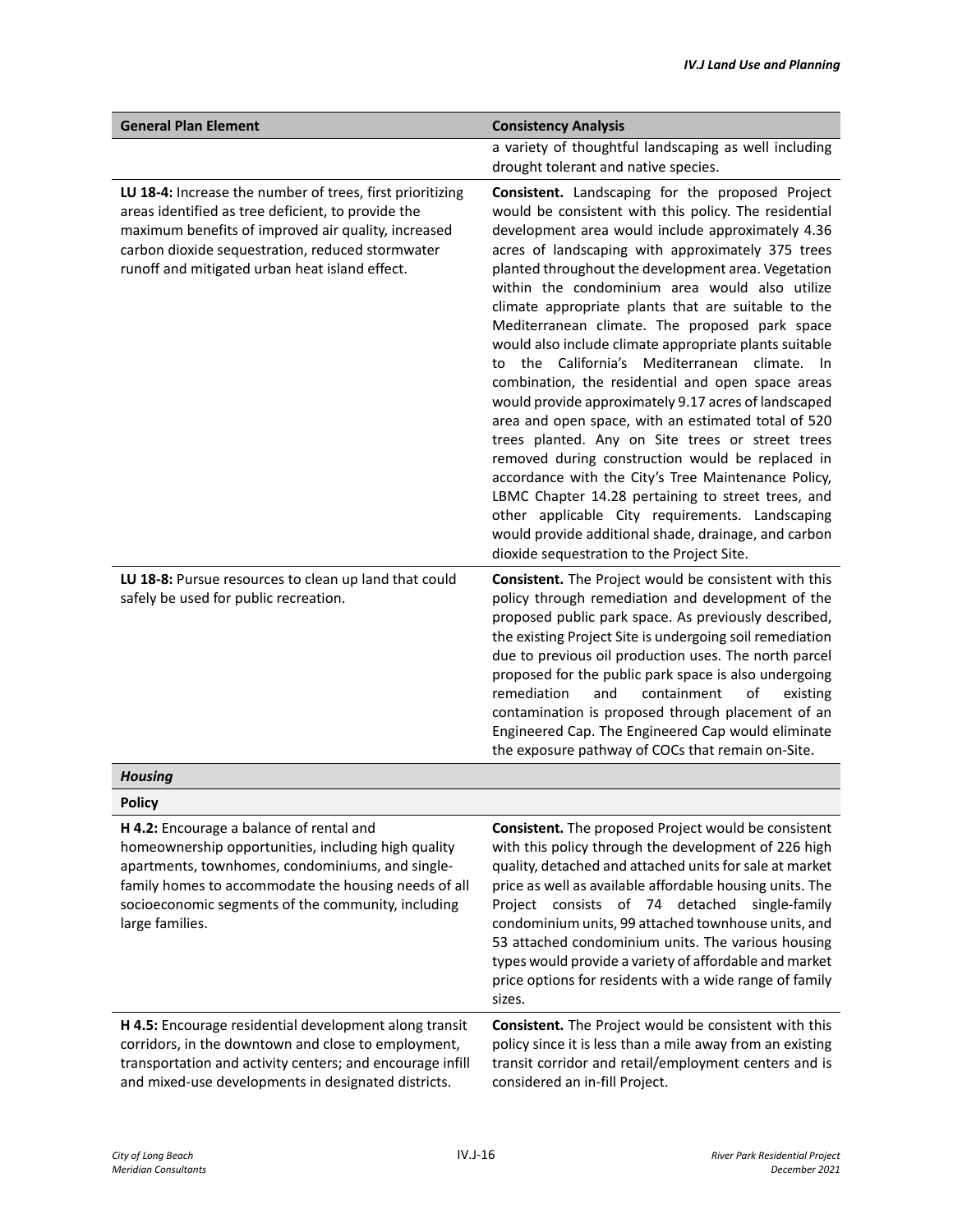| <b>General Plan Element</b>                                                                                                                                                                                                                                                                                      | <b>Consistency Analysis</b>                                                                                                                                                                                                                                                                                                                                                                                                                                                                                                                                                                                                                                                                                                                                                                                                                              |
|------------------------------------------------------------------------------------------------------------------------------------------------------------------------------------------------------------------------------------------------------------------------------------------------------------------|----------------------------------------------------------------------------------------------------------------------------------------------------------------------------------------------------------------------------------------------------------------------------------------------------------------------------------------------------------------------------------------------------------------------------------------------------------------------------------------------------------------------------------------------------------------------------------------------------------------------------------------------------------------------------------------------------------------------------------------------------------------------------------------------------------------------------------------------------------|
| <b>Mobility</b>                                                                                                                                                                                                                                                                                                  |                                                                                                                                                                                                                                                                                                                                                                                                                                                                                                                                                                                                                                                                                                                                                                                                                                                          |
| <b>Strategies - Mobility of People</b>                                                                                                                                                                                                                                                                           |                                                                                                                                                                                                                                                                                                                                                                                                                                                                                                                                                                                                                                                                                                                                                                                                                                                          |
| MOP 1-1: To improve the performance and visual<br>appearance of Long Beach's streets, design streets<br>holistically using the "complete streets approach" which<br>considers walking, those with mobility constraints,<br>bicyclists, public transit users, and various other modes<br>of mobility in parallel. | Consistent. The proposed Project is consistent with<br>this policy through design features that are intended<br>to minimize impacts to the public right-of-way and<br>enhance the user experience<br>by integrating<br>multimodal transportation options which aligns with<br>the Strategies of the Mobility Element, including on-<br>Site pedestrian infrastructure and trails to the<br>approximately 5-acres of dedicated park space north<br>developed<br>of<br>the<br>Site<br>Design<br>area.<br>and<br>implementation of corridor improvements is proposed<br>on Wardlow Road between Long Beach Boulevard and<br>Cherry Avenue, including freeway ramp access<br>configuration, sidewalk improvements, and signal<br>system upgrades.                                                                                                            |
| MOP 2-2: Design the character and scale of the street to<br>support its street type and place-type designation and<br>overlay networks (for example, create a bike boulevard<br>or bicycle-friendly retail district, transit street, or green<br>street).                                                        | <b>Consistent.</b> The Project is consistent with this policy<br>through Project design<br>features<br>and<br>access<br>improvements that connect the Site to the<br>surrounding uses and public ROWs. The Project<br><i>includes</i><br>internal<br>sidewalk<br>infrastructure<br>for<br>pedestrians, along with connectivity to Wardlow Road<br>and Golden Avenue. Additionally, on-Site bicycle<br>parking would be provided to encourage active<br>transportation.                                                                                                                                                                                                                                                                                                                                                                                   |
| MOP 2-12: Identify and analyze roadways where it may<br>be possible to preserve the level of service while<br>eliminating a vehicle travel lane to create a bike lane, or<br>adding width to the curb lane for a new or improved<br>bike lane.                                                                   | Consistent. The proposed Project would not alter<br>external roadways but would be consistent with this<br>policy as the residential development includes bicycle<br>parking and facilities on-Site for current use as well as<br>designed pathways within the development for bicycle<br>connectivity with the existing LA River bike path to the<br>west. The proposed Project would also be designed to<br>encourage pedestrian and bicycle activity because it<br>concentrates the development near public transit,<br>which provides residents and visitors access to the Site<br>that can be conveniently accessed by walking, biking,<br>or taking transit. A bikeway is proposed adjacent to the<br>Project Site to the south along Wardlow Road, which<br>has been included in the proposed Project<br>development bicycle connectivity design. |
| MOP 2-15: Ensure that all new development is<br>consistent with the applicable provisions of the Bicycle<br>Master Plan.                                                                                                                                                                                         | Consistent. See Table IV.J-2: Bicycle Master Plan<br>Consistency Analysis below.                                                                                                                                                                                                                                                                                                                                                                                                                                                                                                                                                                                                                                                                                                                                                                         |
| MOP 2-19: Where feasible, widen sidewalks to improve<br>the pedestrian environment by providing space for<br>necessary infrastructure, amenities, and streetscape<br>improvements.                                                                                                                               | Consistent. As stated above, the Project would be<br>consistent<br>with<br>this<br>policy<br>through<br>the<br>implementation of corridor improvements such as<br>sidewalk extensions/connections and by providing<br>bicycle facilities and parking on-site in preparation for                                                                                                                                                                                                                                                                                                                                                                                                                                                                                                                                                                          |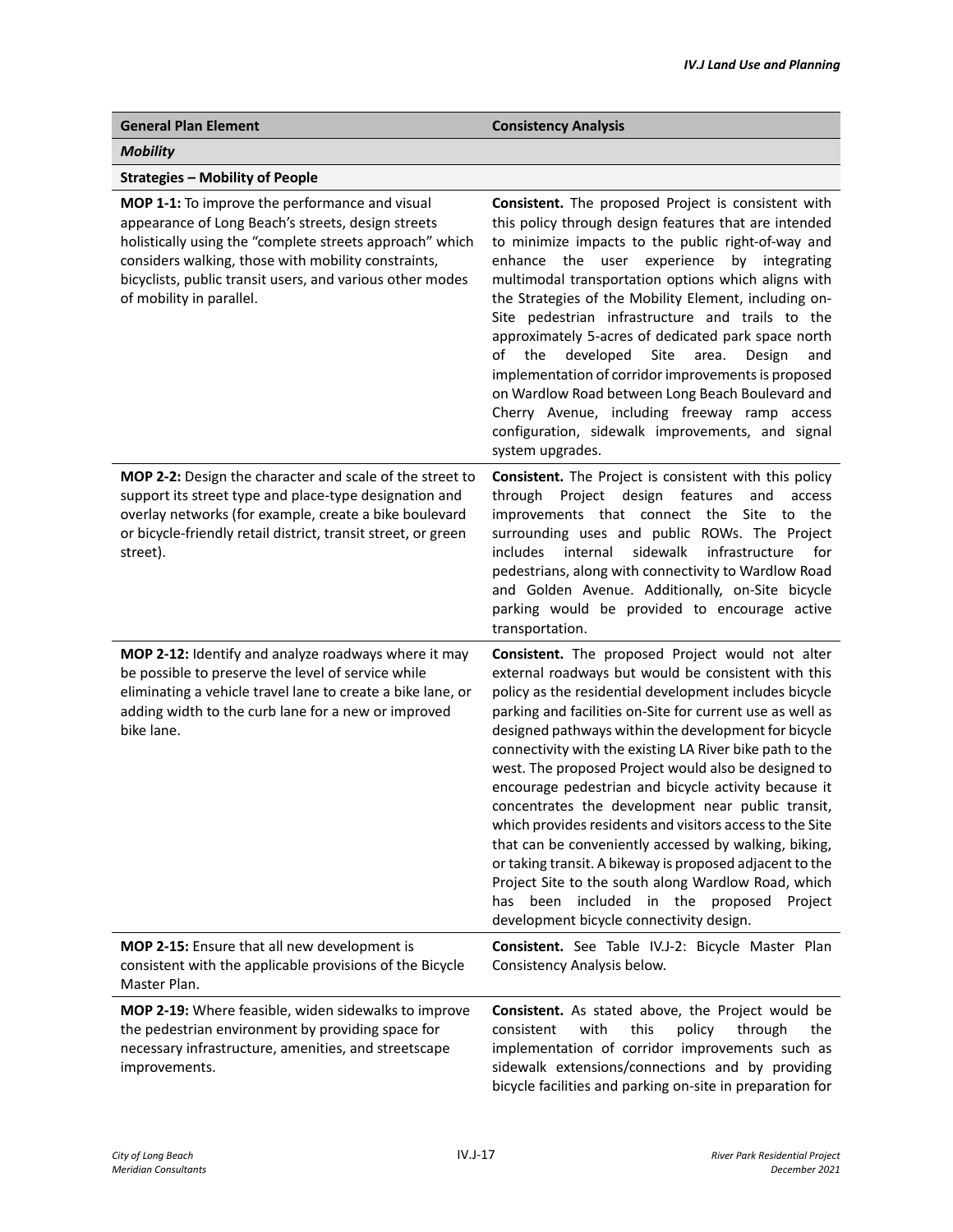| <b>General Plan Element</b>                                                                                                                                                                                                                                                                             | <b>Consistency Analysis</b>                                                                                                                                                                                                                                                                                                                                                                                                                                                                                                                                                                                                                                       |
|---------------------------------------------------------------------------------------------------------------------------------------------------------------------------------------------------------------------------------------------------------------------------------------------------------|-------------------------------------------------------------------------------------------------------------------------------------------------------------------------------------------------------------------------------------------------------------------------------------------------------------------------------------------------------------------------------------------------------------------------------------------------------------------------------------------------------------------------------------------------------------------------------------------------------------------------------------------------------------------|
|                                                                                                                                                                                                                                                                                                         | future City planned bicycle facilities within the vicinity<br>of the proposed Project.                                                                                                                                                                                                                                                                                                                                                                                                                                                                                                                                                                            |
| <b>Urban Design</b>                                                                                                                                                                                                                                                                                     |                                                                                                                                                                                                                                                                                                                                                                                                                                                                                                                                                                                                                                                                   |
| <b>Policy</b>                                                                                                                                                                                                                                                                                           |                                                                                                                                                                                                                                                                                                                                                                                                                                                                                                                                                                                                                                                                   |
| UD 19-1: Encourage new construction, additions,<br>renovations, and infill development to be sensitive to<br>established neighborhood context, historic<br>development patterns, and building form and scale.                                                                                           | <b>Consistent.</b> The Project is consistent with this policy<br>with the implementation of Spanish Colonial Revival<br>style architecture in the Project design. The proposed<br>Project is considered infill as the existing Site includes<br>vacant land as well as remnants of the previous oil<br>processing facility. Design of the residential units<br>would also include similar form and scale as the<br>existing residential development.                                                                                                                                                                                                              |
| UD 19-2: Ensure that Project Site design and function<br>minimizes the potential adverse impacts of vehicle<br>access, parking and loading facilities, signage, lighting,<br>trash enclosures, and sound systems.                                                                                       | Consistent. The Project meets this policy through<br>its adequate Site circulation<br>design,<br>provision<br>for sufficient resident and guest parking, and the<br>signalization of the Project driveway with Wardlow<br>Rd. Additionally the Project is adjacent to the local bus<br>routes serving Wardlow Rd., as well as being less than<br>a half-mile walk or bicycle ride to the Wardlow Station<br>of the Metro Rail A Line light rail system. Trash<br>receptacles will be provided within the garage spaces<br>of each unit, and all Project lighting will be designed to<br>full-cutoff lighting standards. No exterior sound<br>systems are planned. |
| UD 19-3: Support new development that is designed to<br>respect the height, massing, and open space<br>characteristics of the existing neighborhood while<br>creating the appearance of single-family units for<br>multifamily buildings to allow for better integration.                               | <b>Consistent.</b> The Project meets this policy through the<br>use of appropriately-scaled development that is<br>similar to the low-to-moderate density form of<br>the development directly east of the Site and the<br>neighborhood beyond. The Project further uses<br>detached single-family homes, townhouses, and<br>carriage/row houses, all with exterior entrances for<br>each unit, to maintain a single-family-scaled design<br>concept across the Project.                                                                                                                                                                                           |
| UD 19-4: Promote the uniqueness of each<br>neighborhood through preservation of mature trees,<br>historic structures, fine-grained architectural detail,<br>appropriate building scale, and cultural amenities that<br>are key to the neighborhood's identity and help create a<br>uniform streetscape. | <b>Consistent.</b> The Project meets this policy with regards<br>to the architectural detail proposed in the Spanish<br>Colonial Revival style architecture chosen for the<br>Project's homes, as well as the previously-described<br>sensitivity to scale both within the Project and with<br>the adjacent neighborhood. The Project additionally<br>will provide a new approximately 5-acre park as a<br>neighborhood amenity available to both residents and<br>the general public. There are no significant mature<br>trees (see Biological Resources Constraints Study in<br>Project EIR file) and no historic structures or buildings<br>on the Site.       |
| UD 19-5: Provide shade trees to match the existing<br>species to reinforce neighborhood identity, to add<br>greenspace for texture, shade, and overall visual<br>character, and to create a uniform streetscape. Maintain                                                                               | Consistent. The Project meets this policy through a<br>complete landscaping plan and concept that will be<br>installed as the Project units are built, which will<br>include broad-canopy leafy shade trees both within                                                                                                                                                                                                                                                                                                                                                                                                                                           |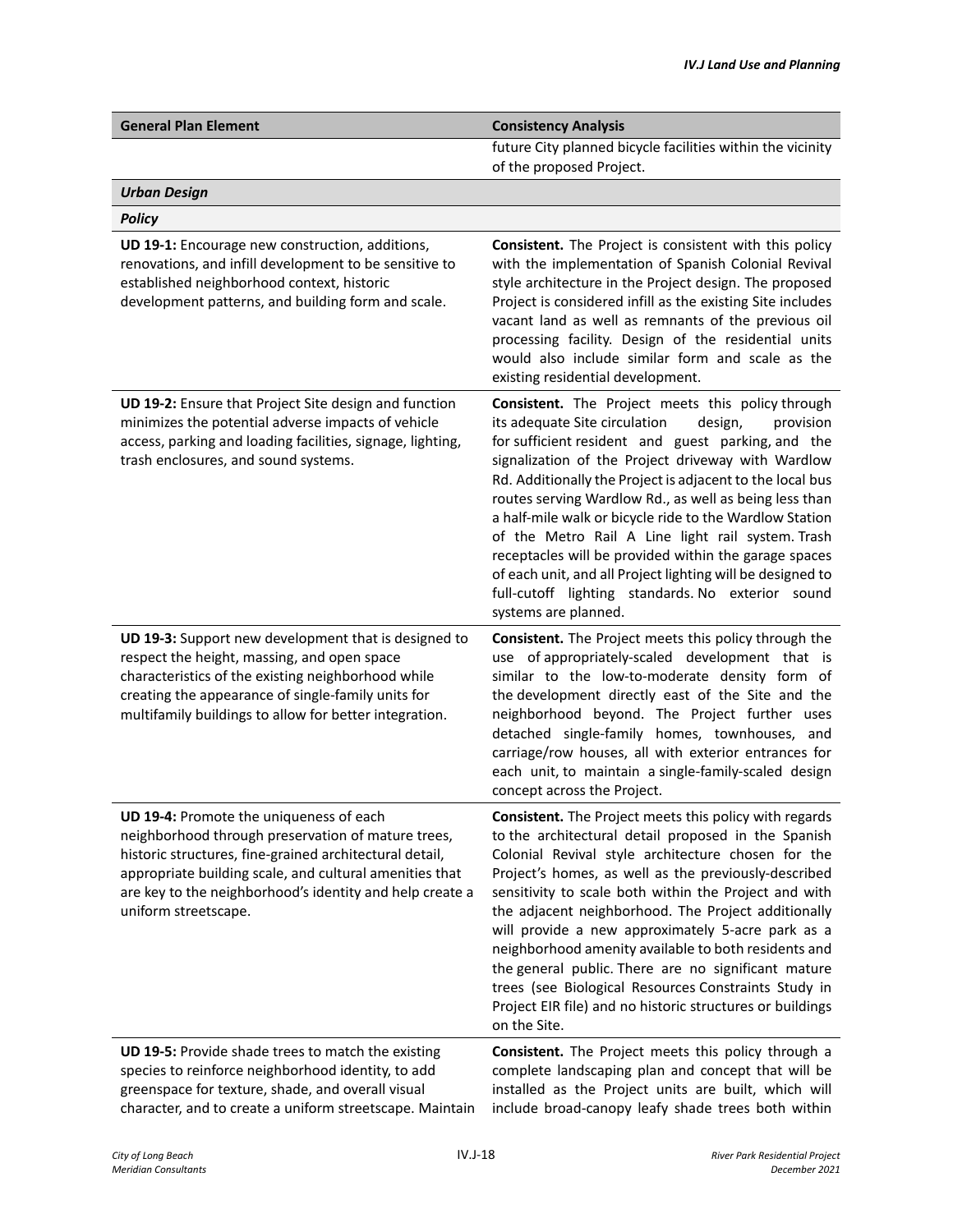| <b>General Plan Element</b>                                                                                                                                                                                                                                         | <b>Consistency Analysis</b>                                                                                                                                                                                                                                                                                                                                                                                                                                                                                                                         |
|---------------------------------------------------------------------------------------------------------------------------------------------------------------------------------------------------------------------------------------------------------------------|-----------------------------------------------------------------------------------------------------------------------------------------------------------------------------------------------------------------------------------------------------------------------------------------------------------------------------------------------------------------------------------------------------------------------------------------------------------------------------------------------------------------------------------------------------|
| consistent wall and fence treatment along the street<br>edge.                                                                                                                                                                                                       | the yard area of each private unit, on common private<br>streets within the development, and as public trees on<br>adjacent public streets. Trees will use a consistent<br>species palette and will comport with public tree plans<br>for the public streets. Consistent design of fences and<br>walls throughout the development and especially on<br>its perimeter will be required.                                                                                                                                                              |
| UD 19-6: Encourage the use of appropriately sized,<br>landscaped roundabouts in concert with other traffic<br>calming measures to create a pedestrian-friendly, safe<br>environment.                                                                                | Consistent. The Project meets this policy through its<br>multiple improvements to streets, sidewalks, and<br>intersections within and adjacent to the Project Site,<br>with a primary focus on safety and walkability;<br>however, there are no opportunities for traffic<br>roundabouts or other typical calming measures such<br>as speed humps or bulb-outs.                                                                                                                                                                                     |
| UD 19-8: Provide better connections to these<br>neighborhoods by improving bikeways and pedestrian<br>paths, especially along the arterial streets. Capture<br>opportunity for pedestrian paths to improve walkability<br>(e.g., utility easement, vacant parcels). | Consistent. The Project meets this policy through<br>improvements to public sidewalks adjacent to the<br>Project Site as well as a consistent, connected, and<br>complete sidewalk system within the Project itself.<br>Additional off-Site improvements will be made to a<br>section of Wardlow Rd. between the Project driveway<br>and the Wardlow Rd. bridge over the Los Angeles<br>River, where the developer will be required to<br>construct a public sidewalk where none currently<br>exists.                                               |
| UD 19-11: Ensure access to local serving commercial<br>retail (i.e., dining, coffeehouses) at the periphery to<br>serve residents.                                                                                                                                  | <b>Consistent.</b> The nearest commercial retail area is<br>located at the intersection of Wardlow Rd. and Pacific<br>Pl., which is approximately one-third of a mile from<br>the Project Site. This is well within convenient<br>bicycling distance and marginally within convenient<br>walking distance. Project improvements to public<br>sidewalks on Wardlow Rd. will make this distance<br>more convenient to traverse for non-automobile<br>travelers.                                                                                       |
| UD 21-2: Encourage gateway elements that help define<br>neighborhood edges and provide transitions into center<br>development along lengthy corridors.                                                                                                              | <b>Consistent.</b> The Project would be consistent with this<br>policy with the inclusion of similar low-density<br>residential<br>housing<br>by the<br>as<br>existing<br>seen<br>neighborhood<br>would<br>reference<br>and<br>existing<br>development to create compatible architectural<br>design of the proposed homes.                                                                                                                                                                                                                          |
| UD 21-3: Promote pedestrian activity by establishing<br>well-designed streetscapes, active ground floor uses,<br>and tree-canopied sidewalks, which are unique to the<br>individual neighborhood and transit stations.                                              | Consistent. The Project would be consistent with this<br>policy through the addition of pedestrian sidewalks<br>connecting the Project Site to surrounding uses in<br>addition to enhanced landscaping throughout the<br>Project Site. The proposed Project would also<br>accommodate pedestrian activity with its access<br>locations and park space, which would be designed to<br>City standards to provide adequate sight distance and<br>pedestrian movement controls that would meet the<br>City's requirements to protect pedestrian safety. |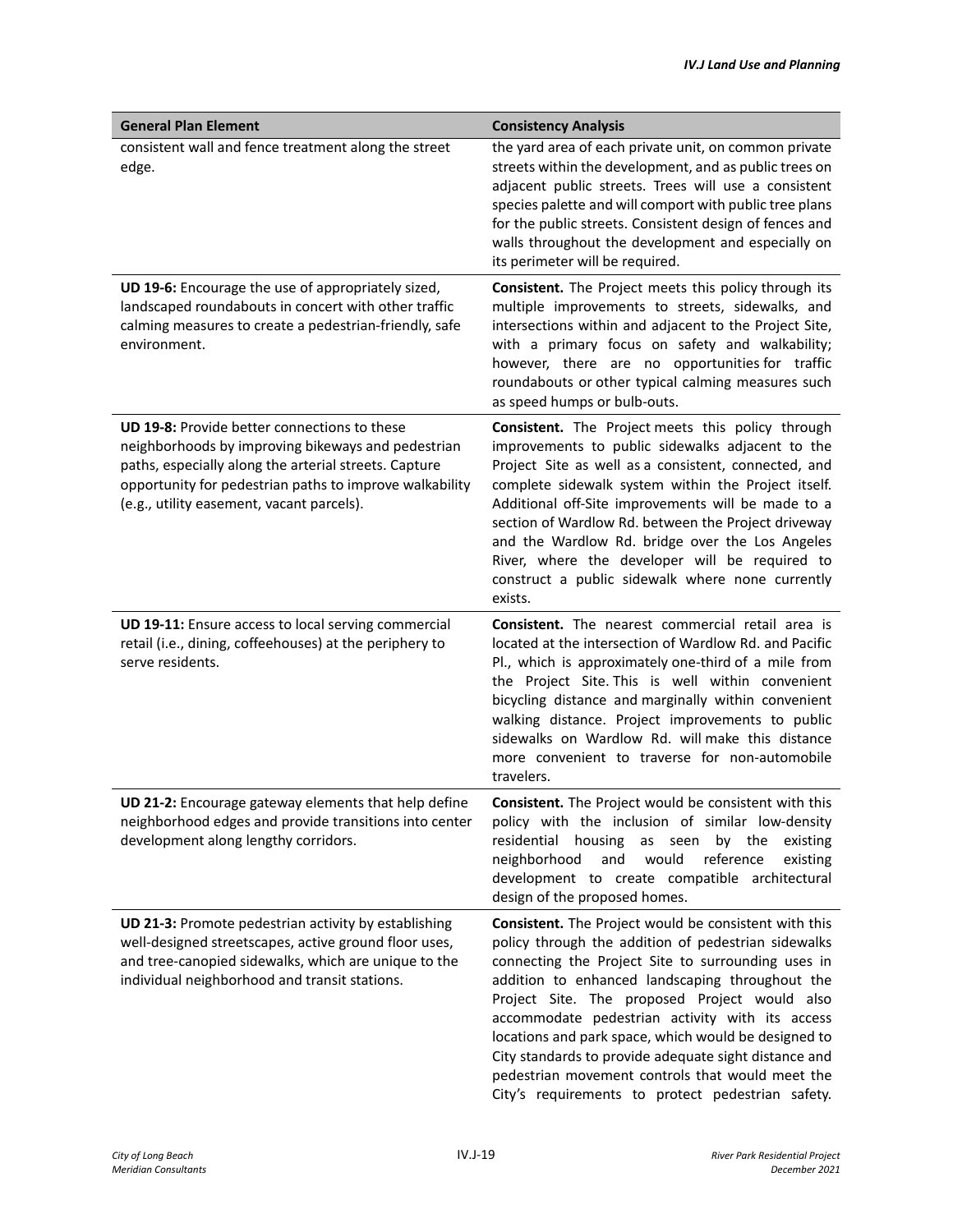| <b>General Plan Element</b>                                                                                                                                                                                                                                                                                                                                          | <b>Consistency Analysis</b>                                                                                                                                                                                                                                                                                                                                                                                                                                     |
|----------------------------------------------------------------------------------------------------------------------------------------------------------------------------------------------------------------------------------------------------------------------------------------------------------------------------------------------------------------------|-----------------------------------------------------------------------------------------------------------------------------------------------------------------------------------------------------------------------------------------------------------------------------------------------------------------------------------------------------------------------------------------------------------------------------------------------------------------|
|                                                                                                                                                                                                                                                                                                                                                                      | Vegetation within the development and throughout<br>the pedestrian walkways/sidewalks would consist of<br>drought tolerant shade trees for safe and comfortable<br>movement throughout.                                                                                                                                                                                                                                                                         |
| UD 21-4: Ensure signing, lighting and other potential<br>nuisances are selected with a sensitivity to existing<br>residential neighbors.                                                                                                                                                                                                                             | Consistent. The proposed Project is consistent with<br>this policy as it would include lighting throughout the<br>residential development area and to the exterior of<br>the development area for security, wayfinding, and<br>entryway lighting along development access points.                                                                                                                                                                               |
| UD 21-6: Provide neighborhood serving uses, parks, and<br>transit connections within a 1/4-mile radius of a<br>neighborhood-Serving Centers and corridors - Low and<br>moderate PlaceTypes.                                                                                                                                                                          | Consistent. As stated previously, the Project would<br>include an approximately 5-acre public park space to<br>the north of the development, which would be<br>consistent with this policy. Also, the Site would<br>incorporate access to the LA River by walking,<br>bicycling, or horseback for recreational use.                                                                                                                                             |
| UD 21-7: Provide courtyards, paseos, and public plazas<br>that provide needed open space and encourage walking<br>and socializing at the heart of a neighborhood - serving<br>center or transit station. Provide adequate open space<br>as density increases.                                                                                                        | Consistent. The Project would provide approximately<br>5-acres of publicly available park space sufficient for<br>the proposed residential which would be consistent<br>with this policy. Also, pedestrian access would be<br>throughout the<br>development<br>provided<br>with<br>landscaping<br>lining each walkway to<br>promote<br>pedestrian movement.                                                                                                     |
| UD 21-8: Provide access to parking/loading from alleys<br>or side-streets to minimize curb cuts along the main<br>boulevard where pedestrian activity will be heaviest.<br>Require a well-designed interface between pedestrians,<br>bicyclists, and transit users. Bicycle facilities and<br>pedestrian amenities should be integrated throughout<br>the PlaceType. | Consistent. The Project would be consistent with this<br>policy with approximately 4-acres set aside for streets<br>and parking areas within the complex, including 452<br>off-street garage parking spaces, and 59 guest parking<br>spaces. Bicycle facilities would be provided on-Site and<br>trails are included which would be segregated from<br>vehicle traffic, which connect with supporting<br>commercial, recreational, and other public facilities. |
| UD 35-7: Monolithic structures that appear as a massive<br>wall, block views, or overshadow the surrounding<br>neighborhood, should be avoided.                                                                                                                                                                                                                      | Consistent. The Project would be consistent with this<br>policy as it includes architectural styles that are unique<br>and also complement the surrounding development<br>and avoid monolithic type architecture.                                                                                                                                                                                                                                               |

*Source: City of Long Beach General Plan 2040.* 

Based on the preceding analysis, the proposed Project would be consistent with the vision, goals, and policies of the City's adopted General Plan, including those of the Land Use, Housing, Mobility and Urban Design Elements. As such, impacts would be less than significant.

### **Long Beach Zoning Regulations**

The existing zoning on Site is Commercial Storage (CS) and Single-Family Residential Standard Lot (R-1-N) with a Horse (H) Overlay District over a portion of the Project Site. The CS zone allows for commercial land

*\_\_\_\_\_\_\_\_\_\_\_\_\_\_\_\_*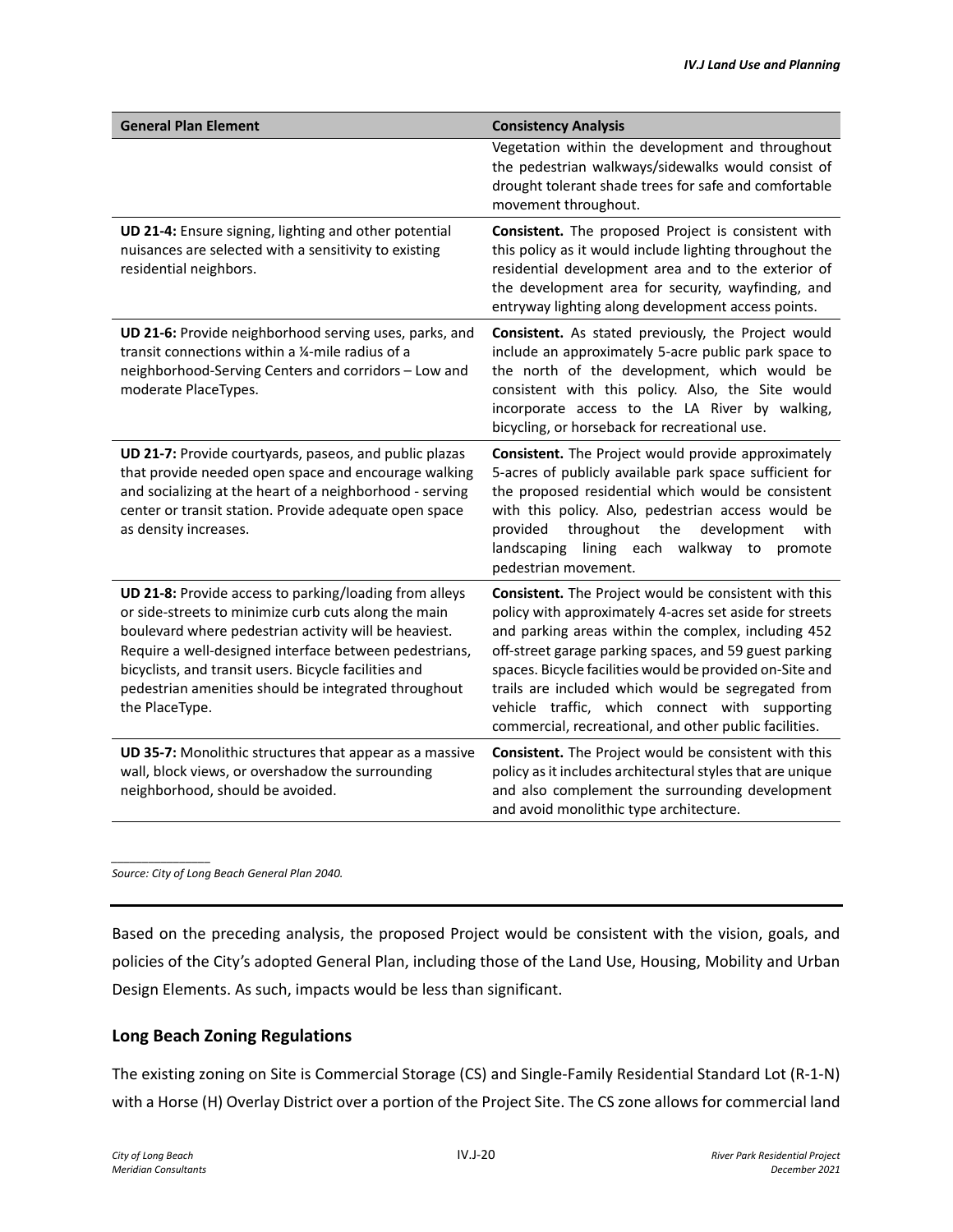use consisting of the consisting of the rental of space for the storage of personal property, such as mini-warehouse and the storage of recreational vehicles.<sup>[10](#page-20-0)</sup> The R-1-N district is a single-family residential district with standard lots.[11](#page-20-1) The H Overlay District modifies the underlying zoning to allow for the keeping of horses and horse related facilities on private properties in the City and outlines the requirements and standards for horse keeping, including definition of the number of horses allowed in different zones.[12](#page-20-2) No horse facilities or trails are present or are proposed for that portion of the site that is within the H Overlay District. A zone change to Residential Planned Unit Development (PUD) is proposed. The Residential PUD zone allows greater flexibility in development standards to encourage innovative and creative design though good urban planning principals, with efficient use of land, a mixture of densities, and diverse housing opportunities and on-Site community facilities. The development standards of a PUD are defined in Chapter 21.31 of the City's zoning code. A PUD is required to have a minimum site are of 5 acres, be internally integrated and connected and provide a minimum of 15% of the site as usable open space. In addition, minimum building setbacks, maximum height, minimum open space, street and sidewalk width, and other dimensional standards are established in Table 31-8 of Chapter 21.31. The Project has been designed to be consistent with the design standards and intent of the PUD zone.

Based on this analysis, the proposed Project would be consistent with the City's Zoning Regulations and would change the existing zoning of the Project Site to be consistent with the proposed Project. Therefore, impacts related to consistency with the zoning regulations would be less than significant.

### *Other Plans and Studies*

As presented in *Section 3: Regulatory Setting*, A series of studies have been prepared since 1996 addressing the Los Angeles River and planning for parks in the City of Long Beach that relate to the proposed Project and Project Site including:

- Long Beach River Link Plan (2007)
- Lower LA River Revitalization Plan (2018)
- The Los Angeles River Master Plan (1996 adopted, 2020 draft update)
- City of Long Beach Park Acquisition Feasibility Report (2021)

<span id="page-20-0"></span><sup>10</sup> City of Long Beach, Long Beach Municipal Code, Chapter 21.32- Commercial Districts, https://library.municode.com/ca/long\_beach/codes/municipal\_code?nodeId=TIT21ZO\_CH21.32CODI. Accessed November 2021.

<span id="page-20-1"></span><sup>11</sup> City of Long Beach. Long Beach Municipal Code. Chapter 21.31- Residential Districts. https://library.municode.com/ca/long\_beach/codes/municipal\_code?nodeId=TIT21ZO\_CH21.31REDI. Accessed November 2021.

<span id="page-20-2"></span><sup>12</sup> City of Long Beach. Long Beach Municipal Code. Chapter 21.38- Horse Overlay District. https://library.municode.com/ca/long\_beach/codes/municipal\_code?nodeId=TIT21ZO\_CH21.38HOOVDI. Accessed November 2021.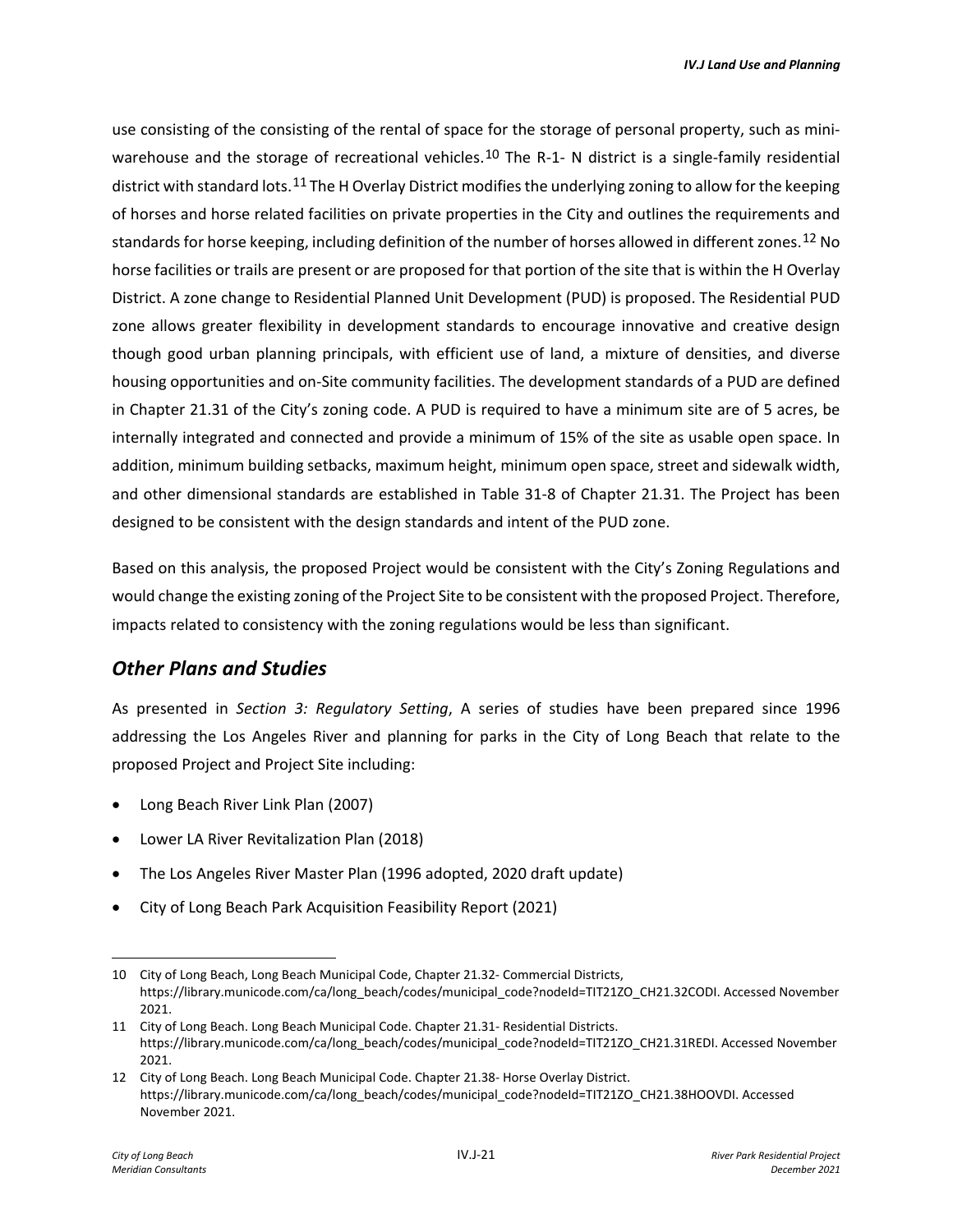A description of each of these plans and studies and their relationship to the Site is provided below. These planning studies are not land use regulatory documents and, for this reason, the Project is not required to comply with these plans and studies.

#### **Long Beach RiverLink Plan**

The City's 2007RiverLink Plan provided guidance and recommendations for open space planning by the City and led to the Park Acquisition Feasibility Report, described below. Destination 7, as identified in the Long Beach RiverLink Plan, identifies the Project Site as "Wrigley Heights – South" as a potential location for open space/parks along the river corridor. Regarding the area including the Project Site, the RiverLink Plan identifies this location as suitable as open space destination including public amenities such as pedestrian and bicycle paths, and a neighborhood park with a playground, and picnic areas.

The Project would not conflict with the Long Beach RiverLink Plan. The proposed Project includes an approximately 5-acre park to the north of the proposed residential development, which includes connected pathways to the surrounding parks. The Project would also include connections to the existing bicycle, pedestrian, and horse path that runs along the LA River. Additional public amenities are proposed in this 5 acre open space area that may include a youth soccer field, walking trails, look-out points, a butterfly garden, and exercise equipment. Landscaping would include various shrubs and five different types of trees (California Sycamore, Chitalpa, Black Elder, Coast Live Oak, and Torrey Pine). Connection with the existing Baker St. Park would be provided so as to establish continuity between these open space features. These features of the Project are consistent with the RiverLink Plan. As 25% of the Project site is dedicated as a public park in perpetuity and also incorporates most of the RiverLink suggested recreational components, the Project serves to implement the open space destination as envisioned in the RiverLink Plan.

#### **Lower LA River Revitalization Plan**

As described above, the Lower LA River Revitalization Plan (LLARRP) identifies opportunities for improving the environment and residents' quality of life along the river. The long-term vision defined in the Lower LA River Revitalization Plan (LLARRP) includes restoring a continuous, functioning riparian ecosystem along the Los Angeles River Corridor. A major element of reconnecting neighborhoods to the Los Angeles River identified in the Plan is the transformation of the river corridor into a continuous River Greenway that functions as the "green spine" of the City. Safe, pedestrian-friendly connections to the Greenway can be provided via a system of arterial and local "green streets" that are bicycle- and pedestrian-friendly, and paseos with wide sidewalks and shady tree canopies. This Plan identifies "Opportunity Areas" along the Los Angeles River corridor to illustrate what might be feasible through implementation of various Los Angeles River improvement scenarios.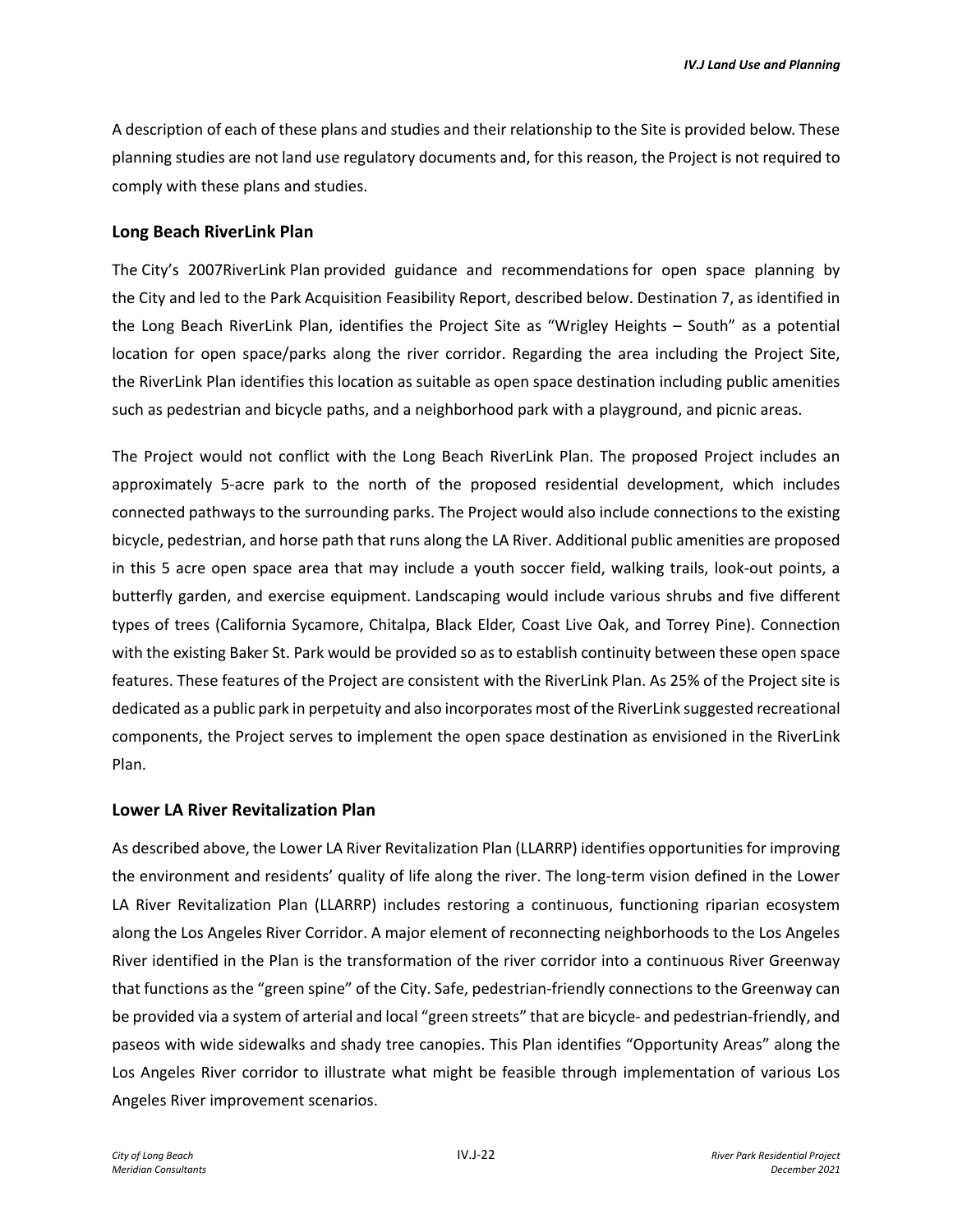The proposed Project would not conflict with the goals and policies identified in the LLARRP. The Project Site is included in the Wrigley Heights River Park Opportunity Area as the "Wrigley Heights River Park South" site. The LLARRP identifies several configurations for the Wrigley Heights River Park Opportunity Area that include active and passive recreation features on the north and south sites. Cost estimates for these different configurations, including property acquisition and improvement costs range from \$55 to \$191 million.

As described above, the Project includes approximately 5-acres of public open space which would be connected to the surrounding City parks as well as the LA River pedestrian, bicycle, and horse paths. The Project would also include features such as a youth soccer field, native plant garden, and other amenities, consistent with the concepts identified in this plan.

### **Los Angeles River Master Plan**

The Los Angeles River Master Plan was originally approved by Los Angeles County in 1996. This plan expanded the originally single-purpose flood-management efforts on the river to a multi-benefit community amenity that reflected aesthetic, environmental, economic, and recreational values of local residents. In 2020, the County prepared a draft update of the LA River Master Plan. The 2020 Plan is intended to guide all LA County departments in decision making for LA River projects and facilities owned, operated, funded, permitted, and/or maintained by the County. Other agencies and municipalities are encouraged to adopt the LA River Master Plan for their jurisdictions and communities.

The LA River Master Plan identifies opportunity areas along the entire 51 mile river corridor where multibenefit projects could be implemented that would be consistent with the objectives of the plan. Potential opportunity sites within one mile of the LA River were assessed. Out of 450 initial opportunity sites, ninety-eight parcels were deemed most viable for future projects. Known brownfield and superfund sites were eliminated, resulting in 78 opportunity sites being identified. This analysis considered the site identified in previous studies, including the Lower LA River Revitalization Plan.

The proposed Project site was identified in this Master Plan (as RM 4.4 Wrigley Heights River Park) due to the identification as an opportunity site in the Long Beach Riverlink Plan and the Lower LA River Revitalization Plan.

The Master Plan states that the implementation of projects on these opportunity sites would depend on many factors including, but not limited to, local community needs, policy decisions, timing of proposed implementation, and availability of funding. The Plan was developed to make the 51 miles of the river accessible and useful to the communities of LA County. While the Los Angeles River Master Plan provides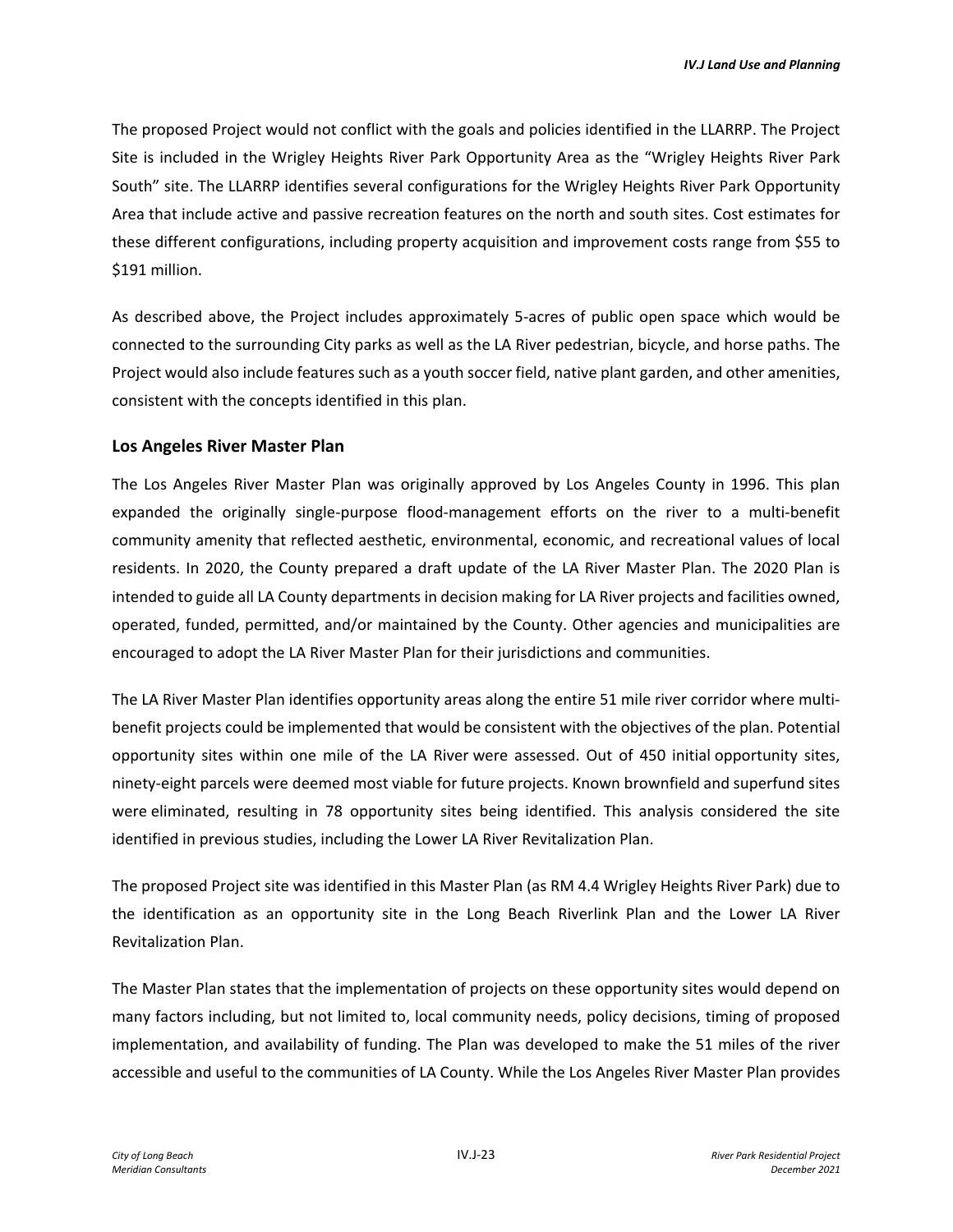guidance and recommendation for open space planning it does not require identified sites to be developed with park space.

The proposed Project would not conflict with any of the goals identified in the LA River Master Plan. The approximately 5-acres of public open space and connected pathways included in the proposed Project would further the goal mentioned in the LA River Master Plan to make the LA River resources more accessible to the public. The sidewalks within the proposed residential development in the Project would connect to the park space area trails. Additionally, the Project would not conflict with or impede the open space trail along the river and would integrate the public ROW to the west in order to connect the Project's park space with the LA River pedestrian, bicycle, and horse paths. With the potential development of the northern parcel located north of I-405 and east of the Los Angeles River by the City as well as the proposed Project recreational features, the Project would not conflict with the intentions of the LA River Master Plan.

#### **City of Long Beach Park Acquisition Feasibility Report**

This report identifies properties that may be opportunity sites that could be further considered for possible acquisition, along with information on possible acquisition methods and funding sources that may be available to acquire and improve these sites as parks. The Project Site, identified as "712 Baker Street", is specifically addressed in this report.

Between 2000-2010, the City pursued a variety of private properties for park acquisition, made possible through by a combination of City and Redevelopment Agency funds, county, state and federal grant funds, and Park Impact Fees. In 2000 the City began negotiating with the property owner(s) of the vacant site at 712 Baker Street. Initially, \$5 million in State grant funds were provided for a possible acquisition but were frozen by the State due to State budgetary issues, and ultimately never made available to the City. In 2003, the City secured a second \$5 million grant from the Rivers and Mountains Conservancy from the Clean Water, Clean Air, Safe Neighborhood Parks, and Coastal Protection Bond of 2002 (Proposition 40) in 2003 to acquire the property. The value of the property was determined to be greater than the available amount of grant funds and the property was not acquired at that time. In 2016, the City estimates that the cost of acquisition could range from \$17 to \$22 million, with \$10 million needed for environmental clean-up. In 2017, the City engaged the Trust for Public Lands (TPL) to contact the property owner to discuss the potential for acquisition of the property. TPL concluded that the property owners were not willing sellers and the City was not able to begin any discussions with the property owners that would result in acquisition. For these reasons, the proposed Project Site was identified as a "site considered but not recommended" in the Acquisition Feasibility Report.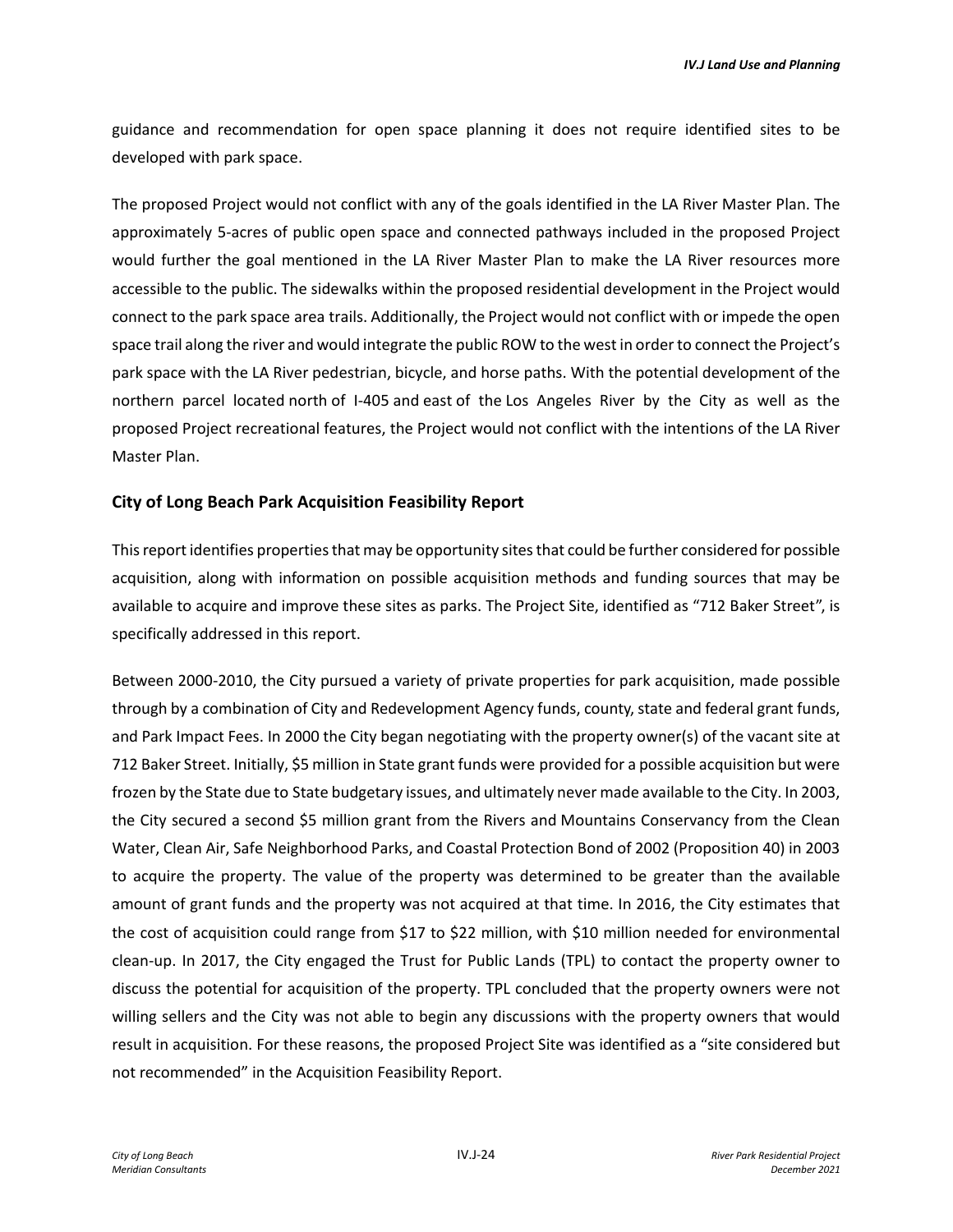The report notes that an entitlement application was filed in June 2019 for the Proposed Project that included a Development Agreement which would obligate the developer to meet certain terms for the approximate 5 acres of public open space included in the Project including:

- 1. Design and development of the new park acreage with a nature theme and connecting it to the adjacent Baker Street Park so the area operates as a larger park space;
- 2. New amenities including a universally accessible/inclusive playground, half basketball court, grass playing field, walking loop with outdoor inclusive fitness equipment;
- 3. Drought-tolerant landscape and carbon sequestering trees and site furnishings like seating, lighting, and trash receptacles;
- 4. Interpretive and educational signage about the history of Long Beach's Indigenous People and their connection with the LA River; and
- 5. Designation of the public park and funding park maintenance in perpetuity.

Consistent with the RiverLink Plan, the Park Acquisition Feasibility Report identifies the Development Agreement associated with the Project as a mechanism to provide as much open space on the site as possible.

The Park Acquisition Feasibility Report identified a single site as most feasible for acquisition for development of a new park in the area, the 11-acre site located north of I-405 and the Project Site. This property met the criteria of institutional or utility property; is undeveloped, unused, and unencumbered; and the County is interested in making this property public open space. It is also directly accessible from the LA River Bike Trail.

The proposed Project would not conflict with the goals of the Park Acquisition Feasibility Report. The public park space proposed within the Project Site would be consistent with the goals of the Report by integrating sidewalks within the residential development with the park space area trails, creating a seamless pedestrian connection between the residential complex and the recreational park space to the north. Also, these pedestrian pathways would connect to the existing entrance to the LA River located to the west of the Project site within the pedestrian ROW.

The Project is also consistent with the terms of the development agreement. The 5-acres of active park space to the north of the Project Site, would introduce trails connecting to the existing Baker Street Park and the realigned Baker Street to be used by Long Beach's Public Works' Department for public facility maintenance. This park space and recreational area would be open to the public and contain established walking trails, look-out points, an open grass area, a butterfly garden, and exercise equipment. The grass area would be sufficient in size for use as a soccer field or for other active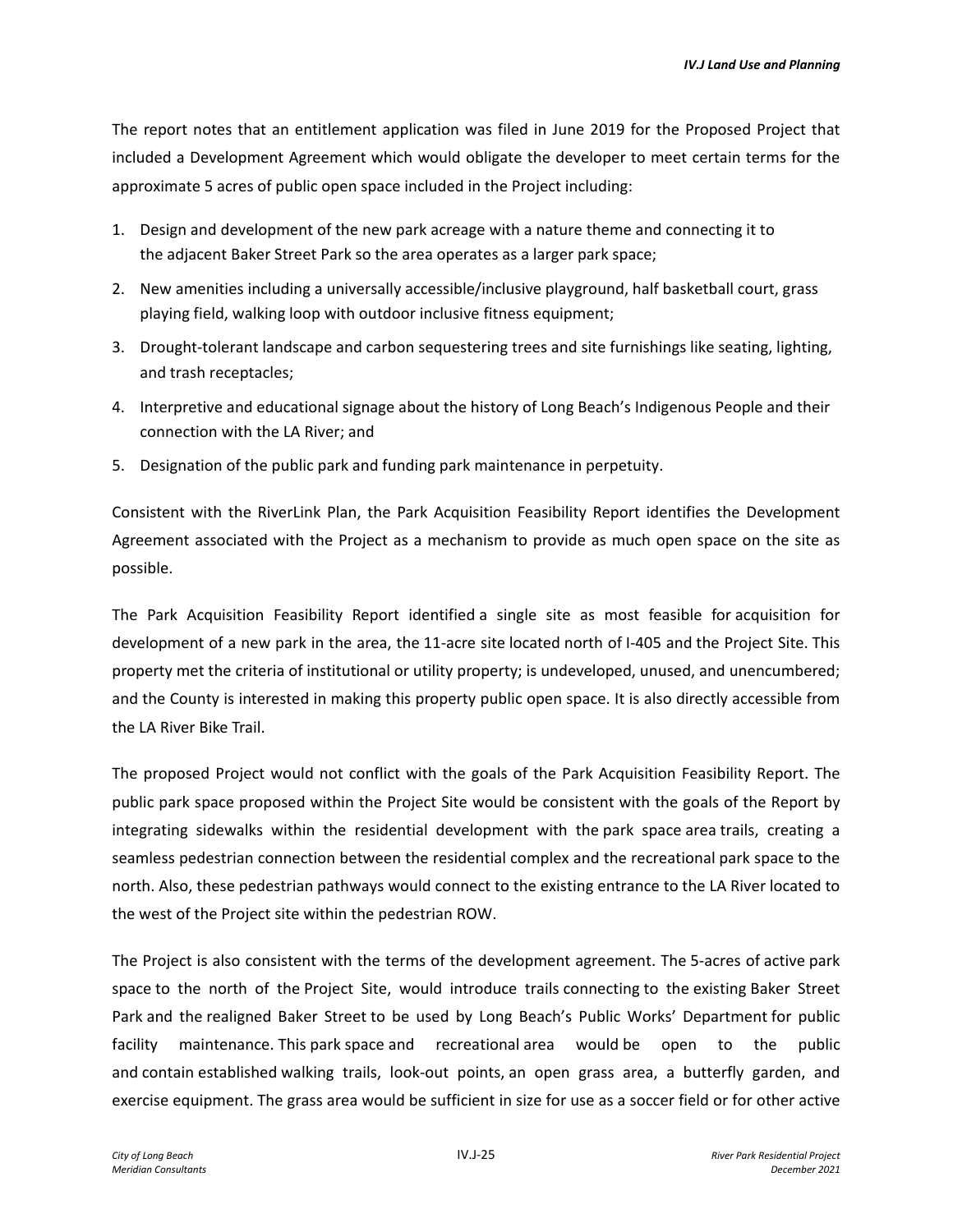sports activities. The sidewalks within the residential development would connect to the park space area trails, creating a seamless pedestrian connection between the residential complex and the recreational park space to the north. Vegetation included in the landscape design would fit into the overall character of the surrounding landscape. With the potential development of the northern parcel located north of I-405 and east of the Los Angeles River by the City as well as the proposed Project recreational features, the Project would not conflict with the intentions of the City of Long Beach Park Acquisition Feasibility Report.

Based on the above, the Project would not conflict with applicable land use plans, polices, or regulations adopted for the purpose of avoiding or mitigating an environmental effect. As such, impacts would be less than significant.

# **7. CUMULATIVE IMPACTS**

Cumulative development in and around the Project area in accordance with the City's General Plan would incrementally modify land use patterns and the general setting of the area. As shown in Table 3-1 in Section 3.0, Environmental Setting, two other development Projects are planned. A four-story, mixed-use 35,000 square-foot office building is planned for 3435 Long Beach Boulevard, east of the Project. Additionally, a proposed self-storage and RV storage facility would be developed at 3701 Pacific Place. This related Project will construct a 150,000-gross-squarefoot building with 1,100 self-storage units and 580 RV storage spaces on the currently vacant property. Additionally, the City is looking to expand local recreational facilities within the vicinity of the proposed Project through construction of the Wrigley Greenbelt within County property immediately south of Wardlow Road. However, similar to the proposed Project, land use and policy consistency impacts associated with individual Projects can be addressed on a case-by-case basis and cumulative significant impacts would not occur.

Additionally, a site was identified in the Park Acquisition Feasibility Report located near the Project Site, which would, if developed, further the goals and objectives of the LA River Master Plan, RiverLink Plan, and the LLARRP. The 11-acre site located north of I-405 and the Project Site is currently owned by Los Angeles County. The City is planning to work with the County to develop the 11 acres site into a public park.<sup>[13](#page-25-0)</sup> The County has halted any other plans for this property and the City has begun examining potential funding sources, which could include grants and support from other State and

<span id="page-25-0"></span><sup>13</sup> City of Long Beach. Park Acquisition Feasibility Report. April 2021. https://www.longbeach.gov/globalassets/citymanager/media-library/documents/memos-to-the-mayor-tabbed-file-list-folders/2021/april-5--2021---open-spaceacquisition-study. Accessed November 2021.